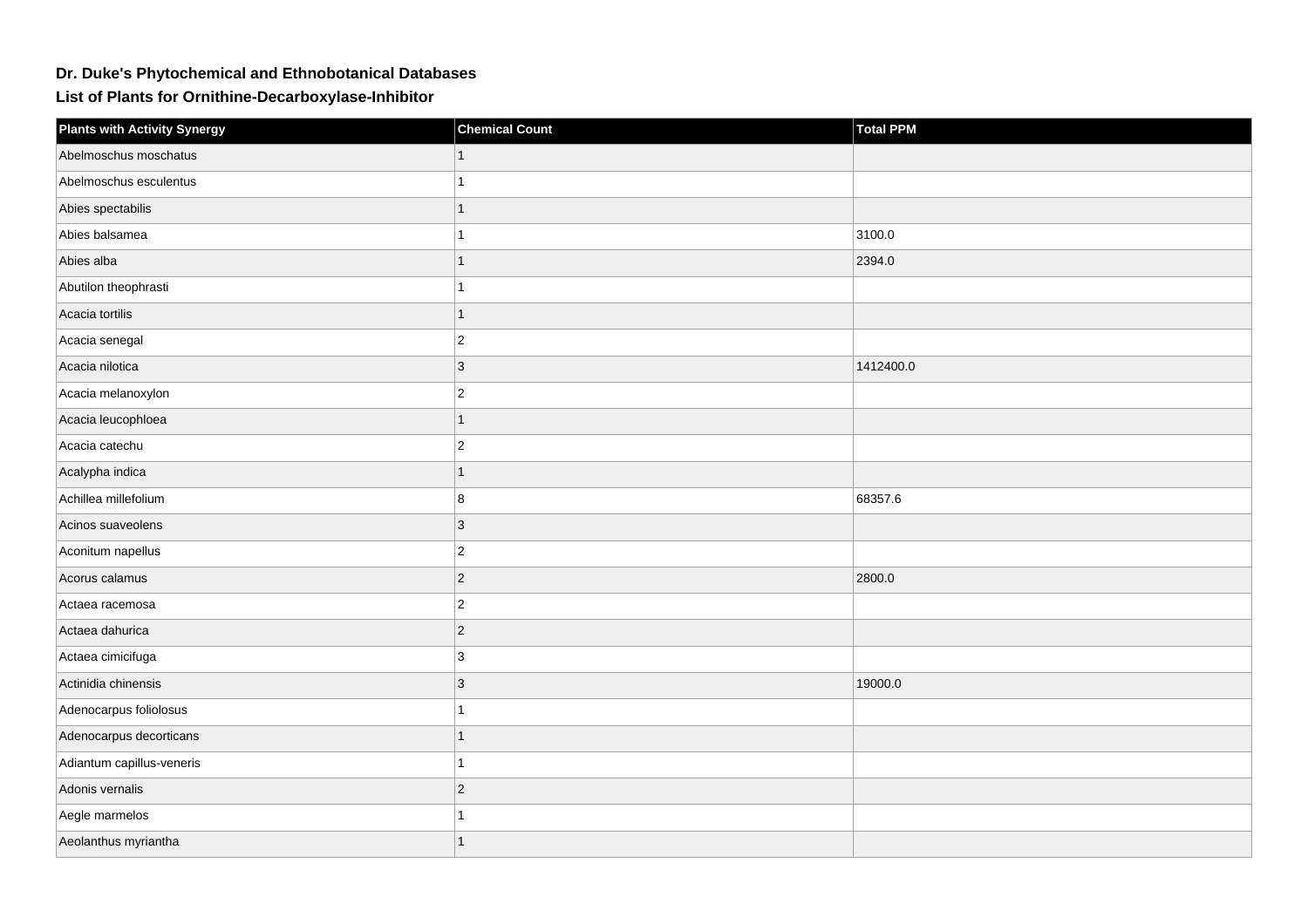| <b>Plants with Activity Synergy</b> | <b>Chemical Count</b> | <b>Total PPM</b> |
|-------------------------------------|-----------------------|------------------|
| Aesculus hippocastanum              | $\overline{2}$        |                  |
| Agastache urticifolia               |                       | 4928.0           |
| Agastache nepetoides                |                       |                  |
| Agastache foeniculum                | 1                     |                  |
| Agathosma betulina                  | $\overline{c}$        | 140.0            |
| Ageratum conyzoides                 | $\overline{2}$        |                  |
| Agrimonia eupatoria                 | $\overline{7}$        | 172000.0         |
| Ailanthus altissima                 | $\overline{2}$        | 240000.0         |
| Ajuga reptans                       |                       | 300000.0         |
| Ajuga iva                           | 1                     |                  |
| Albizia procera                     |                       |                  |
| Albizia lebbeck                     | 3                     |                  |
| Albizia julibrissin                 |                       |                  |
| Aleurites moluccana                 |                       | 120000.0         |
| Alisma plantago-aquatica            |                       |                  |
| Allium schoenoprasum                | 3                     | 18.0             |
| Allium sativum var. sativum         | 6                     | 511.6            |
| Allium cepa                         | $\Delta$              | 96200.006        |
| Allium ampeloprasum                 | 4                     |                  |
| Alnus glutinosa                     |                       | 400000.0         |
| Aloe vera                           | $\overline{2}$        | 25.3             |
| Aloe spp.                           | 1                     |                  |
| Aloysia citrodora                   | 3                     | 2100.0           |
| Alpinia officinarum                 | 3                     |                  |
| Alpinia galanga                     |                       |                  |
| Althaea officinalis                 | 6                     | 40036.3          |
| Ammi visnaga                        |                       |                  |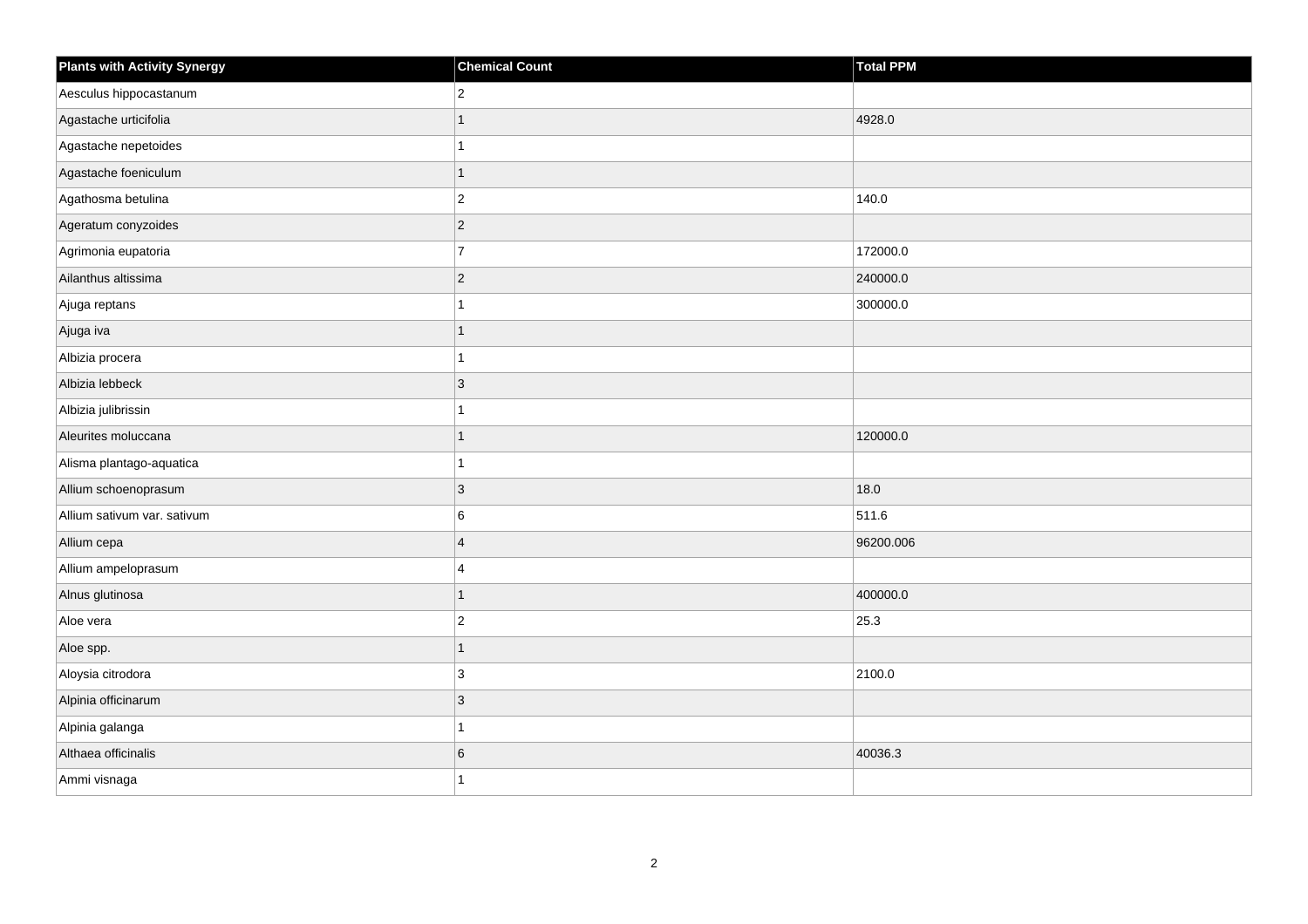| <b>Plants with Activity Synergy</b> | <b>Chemical Count</b> | <b>Total PPM</b> |
|-------------------------------------|-----------------------|------------------|
| Ammi majus                          | $\overline{2}$        | 9000.0           |
| Amomum compactum                    |                       |                  |
| Amorphophallus konjac               |                       |                  |
| Amphicarpaea edgworthii             |                       |                  |
| Amphicarpaea bracteata              | 1                     |                  |
| Anacardium occidentale              | 4                     | 180000.4         |
| Ananas comosus                      | $\overline{2}$        | 1520.0           |
| Anaphalis margaritacea              |                       |                  |
| Anastatica hierochuntica            | 1                     |                  |
| Anemone pulsatilla                  | $\overline{a}$        |                  |
| Anethum graveolens                  | $\overline{7}$        | 0.024            |
| Angelica sinensis                   | 3                     | 3.9              |
| Angelica archangelica               | 3                     | 2640.0           |
| Anisochilus carnosus                |                       |                  |
| Annona squamosa                     | $\overline{2}$        |                  |
| Annona reticulata                   | 1                     |                  |
| Annona muricata                     | $\overline{2}$        |                  |
| Annona cherimola                    |                       |                  |
| Anogeissus latifolia                | $\overline{2}$        | 958000.0         |
| Apios americana                     |                       |                  |
| Apium graveolens                    | $\overline{7}$        | 1438000.0        |
| Apocynum cannabinum                 | 1                     |                  |
| Arachis hypogaea                    | 5                     | 136.04           |
| Araucaria bidwillii                 | 3                     |                  |
| Arbutus unedo                       | $\overline{2}$        | 1220000.0        |
| Arctium lappa                       | $\overline{4}$        | 5015.4           |
| Arctostaphylos uva-ursi             | 6                     | 415017.6         |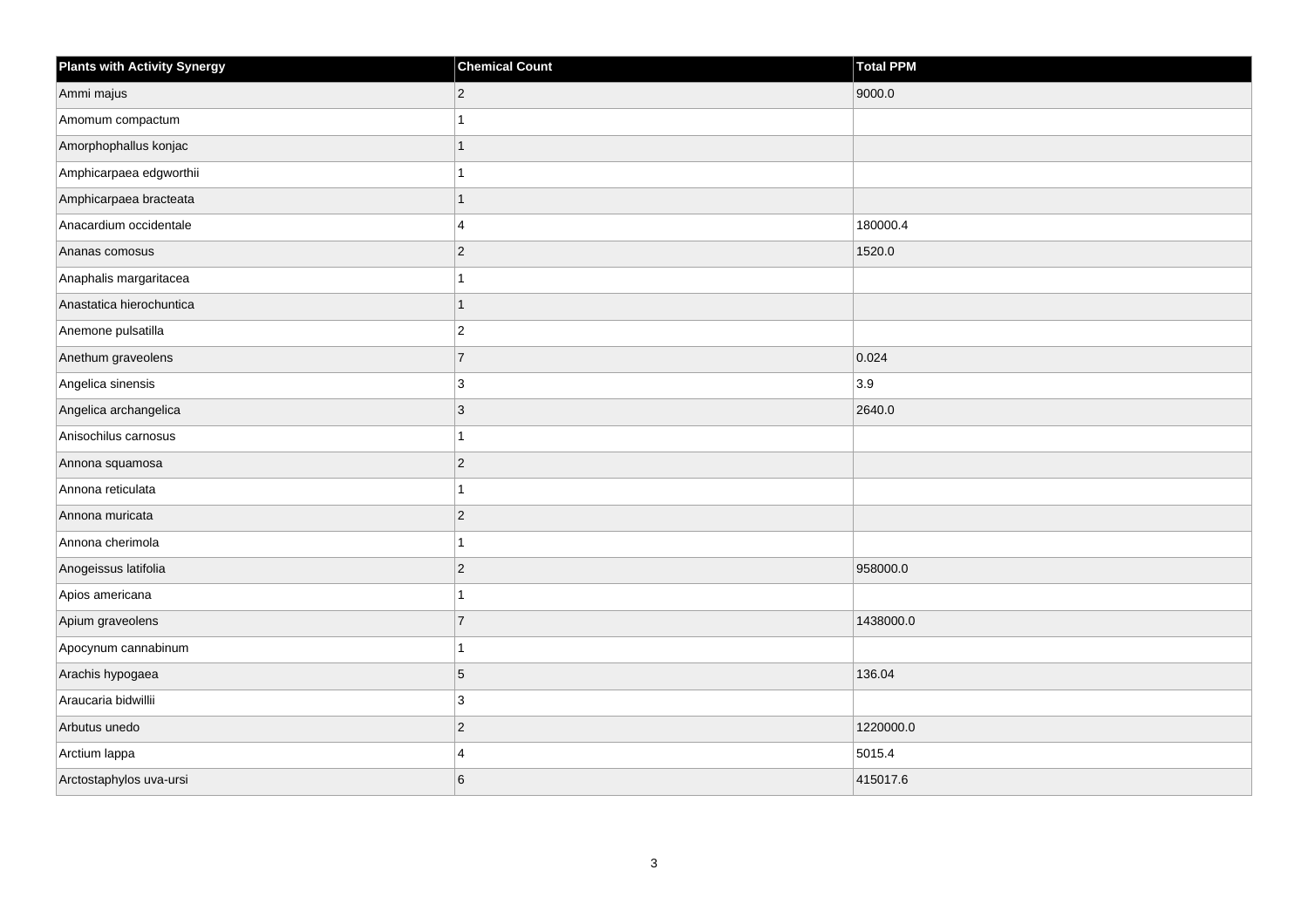| <b>Plants with Activity Synergy</b> | <b>Chemical Count</b> | Total PPM |
|-------------------------------------|-----------------------|-----------|
| Ardisia japonica                    |                       |           |
| Areca catechu                       |                       | 500000.0  |
| Argemone mexicana                   |                       | 22000.0   |
| Argyrocytisus battandieri           | 1                     |           |
| Armoracia rusticana                 | 5                     |           |
| Arnica montana                      | $\overline{2}$        |           |
| Artemisia dracunculus               | $\overline{7}$        | 76.0      |
| Artemisia cina                      | 1                     |           |
| Artemisia capillaris                |                       |           |
| Artemisia annua                     | $\overline{3}$        |           |
| Artemisia absinthium                | $\overline{c}$        | 154000.0  |
| Artemisia abrotanum                 | 3                     |           |
| Artocarpus heterophyllus            | $\overline{2}$        | 66000.0   |
| Artocarpus altilis                  | 1                     |           |
| Asarum canadense                    |                       |           |
| Asclepias syriaca                   | $\overline{2}$        | 144000.0  |
| Asiasarum sieboldii                 |                       |           |
| Asimina triloba                     | 3                     | 1.096     |
| Aspalathus linearis                 | 4                     |           |
| Asparagus officinalis               | 3                     | 512.156   |
| Aspidosperma quebracho-blanco       |                       | 80000.0   |
| Astragalus membranaceus             | 5                     |           |
| Atropa bella-donna                  |                       | 240000.0  |
| Avena sativa                        | 5                     | 634.3     |
| Azadirachta indica                  | $\overline{c}$        | 122000.0  |
| Ballota nigra                       | 5                     |           |
| Baptisia tinctoria                  |                       |           |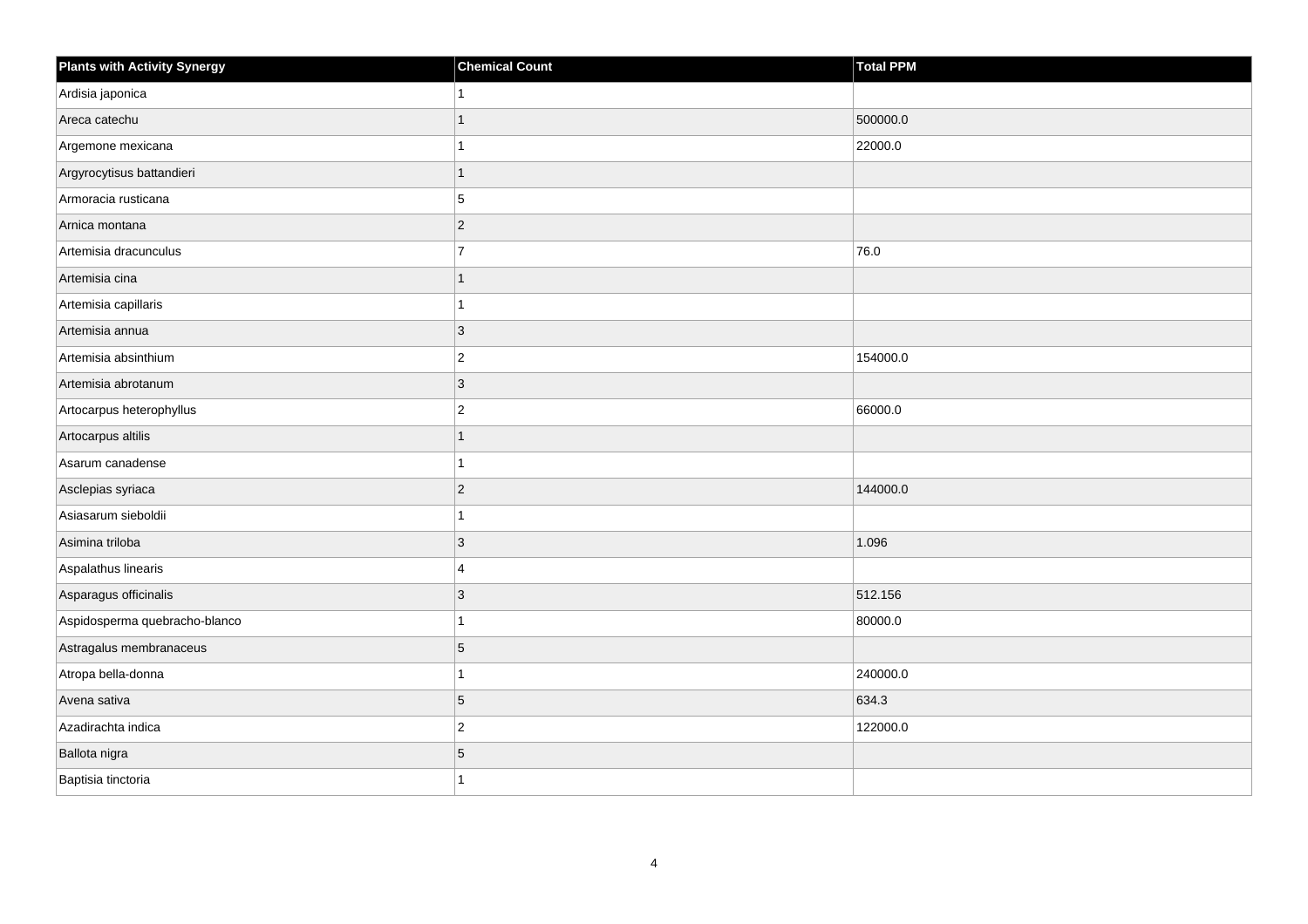| <b>Plants with Activity Synergy</b> | <b>Chemical Count</b> | <b>Total PPM</b> |
|-------------------------------------|-----------------------|------------------|
| Baptisia sp                         | $\mathbf{1}$          |                  |
| Barosma betulina                    | $ 2\rangle$           |                  |
| Basella alba                        | $ 2\rangle$           |                  |
| Berberis vulgaris                   | 6                     | 37.4             |
| Bertholletia excelsa                | $ 2\rangle$           | 994.0            |
| Beta vulgaris                       | 5                     |                  |
| Boehmeria nivea                     | 1                     |                  |
| Borago officinalis                  | $\vert$ 2             | 60000.0          |
| Boswellia sacra                     | $\overline{1}$        |                  |
| Bowdichia nitida                    | 1                     |                  |
| Brassica rapa                       | $\mathbf{1}$          |                  |
| Brassica pekinensis                 | 3                     | 34.004           |
| Brassica oleracea var. sabellica I. | $\overline{1}$        | 100.0            |
| Brassica oleracea var. italica      | 5                     |                  |
| Brassica oleracea var. gemmifera    | $\overline{4}$        | 138.072          |
| Brassica oleracea var. capitata I.  | 5                     | 394.5            |
| Brassica oleracea var. botrytis I.  | $\sqrt{5}$            | 54.078           |
| Brassica oleracea                   | 1                     | 40.0             |
| Brassica nigra                      | 3                     |                  |
| Brassica napus var. napobrassica    | 1                     | 0.096            |
| Bryonia alba                        | 1                     |                  |
| Bupleurum chinense                  | $\overline{1}$        |                  |
| Bursera delpechiana                 | 1                     | 720.0            |
| <b>Buxus sempervirens</b>           | 1                     |                  |
| Byrsonima crassifolia               | $\overline{1}$        |                  |
| Caesalpinia pulcherrima             | $\overline{c}$        | 20000.0          |
| Cajanus scarabaeoides               | 1                     |                  |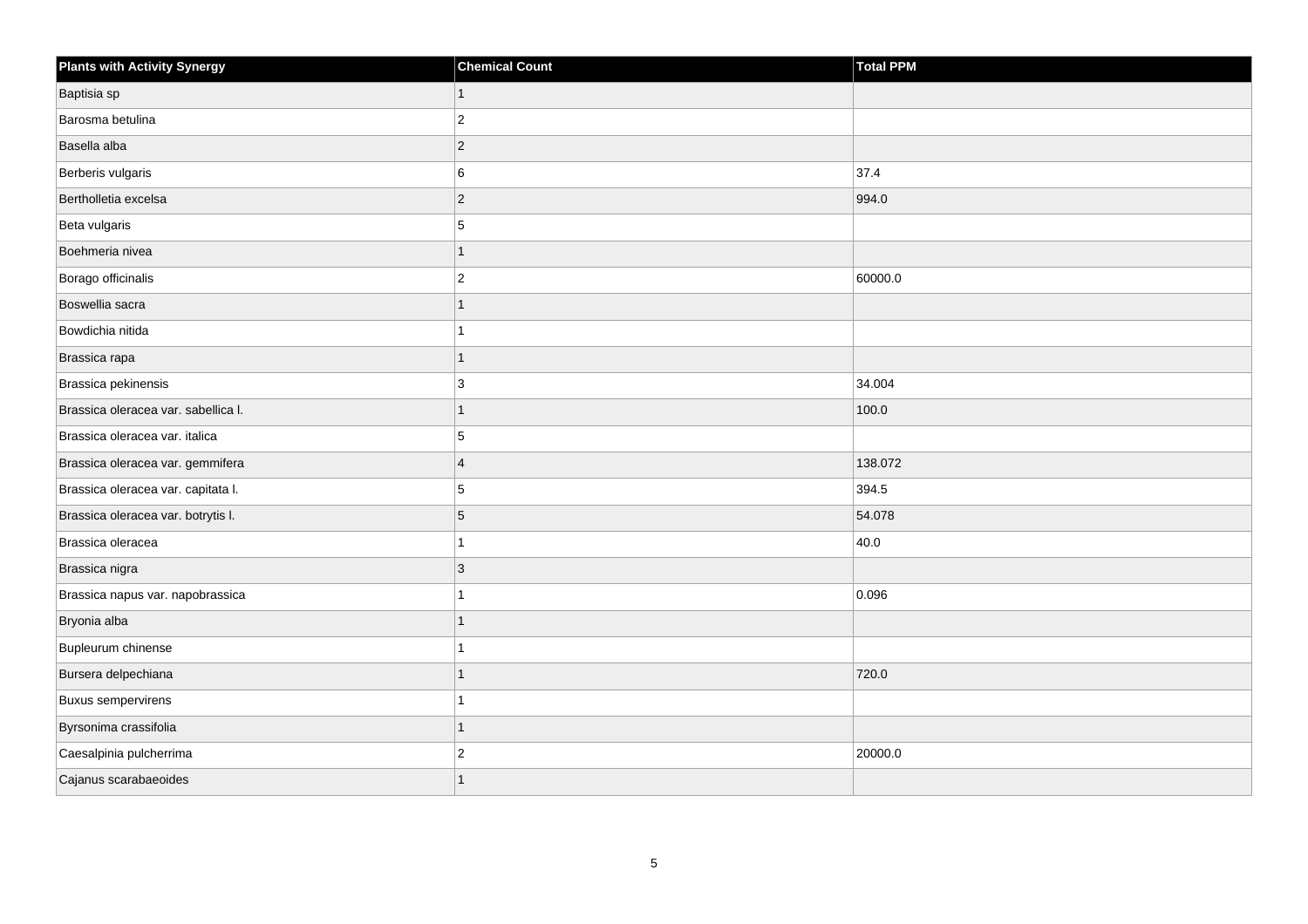| <b>Plants with Activity Synergy</b> | <b>Chemical Count</b> | Total PPM |
|-------------------------------------|-----------------------|-----------|
| Cajanus cajan                       |                       |           |
| Calamintha nepeta                   |                       |           |
| Calendula officinalis               | 4                     | 129000.0  |
| Calicotome villosa                  |                       |           |
| Calicotome spinosa                  |                       |           |
| Callicarpa americana                |                       |           |
| Calopogonium caeruleum              |                       |           |
| Camellia sinensis                   | $\overline{7}$        | 632000.0  |
| Camptosema sp                       |                       |           |
| Camptotheca acuminata               |                       |           |
| Canavalia virosa                    |                       |           |
| Canavalia sericea                   |                       |           |
| Canavalia rosea                     |                       |           |
| Canavalia gladiata                  | 1                     |           |
| Canavalia galeata                   |                       |           |
| Canavalia eurycarpa                 | 1                     |           |
| Canavalia ensiformis                |                       |           |
| Capparis spinosa                    | 3                     |           |
| Capsella bursa-pastoris             |                       |           |
| Capsicum frutescens                 | 6                     | 238.0     |
| Capsicum annuum                     | 5                     | 70.004    |
| Carica papaya                       | $\overline{2}$        |           |
| Carthamus tinctorius                | $\overline{c}$        | 22.04     |
| Carum carvi                         | $\overline{4}$        | 61200.0   |
| Carya ovata                         |                       | 0.04      |
| Carya illinoensis                   |                       | 0.04      |
| Castanea sativa                     | 3                     | 476000.0  |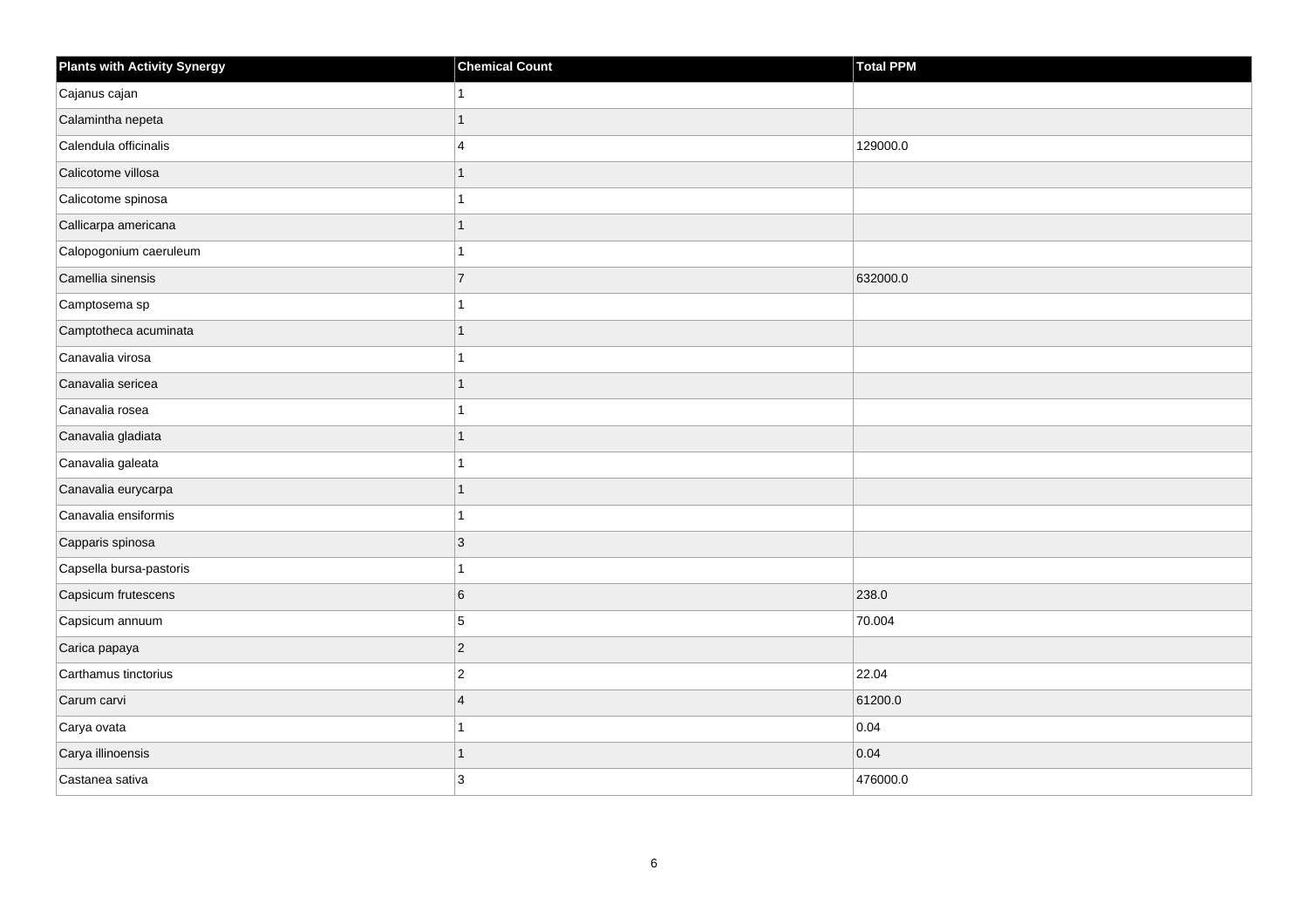| <b>Plants with Activity Synergy</b> | <b>Chemical Count</b>   | <b>Total PPM</b> |
|-------------------------------------|-------------------------|------------------|
| Catalpa ovata                       |                         |                  |
| Catalpa longissima                  |                         |                  |
| Catalpa bignonioides                | 3                       |                  |
| Catha edulis                        |                         |                  |
| Catharanthus roseus                 | 3                       |                  |
| Caulophyllum thalictroides          |                         | 38.5             |
| Cedrus deodora                      | $\overline{2}$          | 64000.0          |
| Ceiba pentandra                     | 3                       |                  |
| Celosia cristata                    | 1                       |                  |
| Centaurea cyanus                    | 6                       |                  |
| Centaurea calcitrapa                | $\overline{a}$          |                  |
| Centaurium erythraea                | $\overline{2}$          |                  |
| Centella asiatica                   | $\overline{\mathbf{A}}$ | 13.2             |
| Centrosema schiedianum              |                         |                  |
| Centrosema sagittatum               |                         |                  |
| Centrosema plumieri                 |                         |                  |
| Centrosema pascuorum                |                         |                  |
| Ceratonia siliqua                   | 4                       | 30000.0          |
| Chamaecytisus supinus               | 1                       |                  |
| Chamaecytisus smyrnaeus             |                         |                  |
| Chamaecytisus ratisbonensis         |                         |                  |
| Chamaecytisus hirsutus              |                         |                  |
| Chamaecytisus eriocarpus            |                         |                  |
| Chamaecytisus albus                 |                         |                  |
| Chamaemelum nobile                  | 6                       |                  |
| Chamaespartium tridentatum          |                         |                  |
| Chamaespartium sagittale            |                         |                  |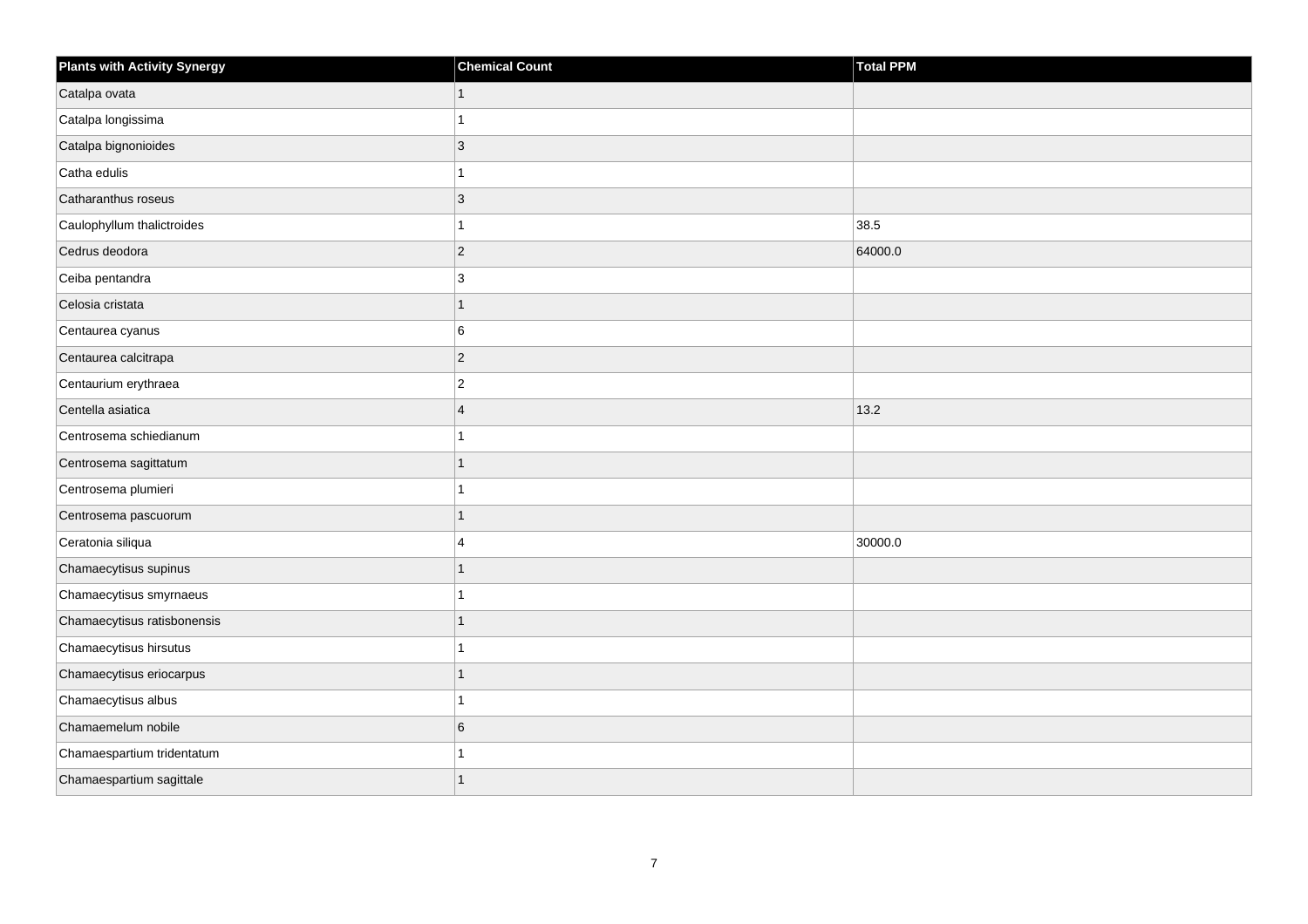| <b>Plants with Activity Synergy</b> | <b>Chemical Count</b> | Total PPM |
|-------------------------------------|-----------------------|-----------|
| Chamaesyce hypericifolia            |                       |           |
| Chenopodium ambrosioides            | $\overline{2}$        |           |
| Chenopodium album                   |                       |           |
| Chimaphila umbellata                | $\overline{2}$        | 80000.0   |
| Chondrus crispus                    |                       | 36.0      |
| Chronanthus biflorus                | 1                     |           |
| Chrysanthemum x morifolium          |                       |           |
| Chrysanthemum parthenium            | $\overline{2}$        |           |
| Chrysanthemum balsamita             | $\overline{c}$        |           |
| Cicer arietinum                     | 1                     |           |
| Cichorium intybus                   | 6                     | 1534.0    |
| Cichorium endivia                   | 3                     | 0.048     |
| Cimicifuga racemosa                 | $\overline{2}$        | 35.2      |
| Cimicifuga dahurica                 | $\overline{2}$        |           |
| Cinchona spp                        |                       |           |
| Cinchona pubescens                  | $\overline{2}$        |           |
| Cinchona officinalis                |                       |           |
| Cinnamomum verum                    | $\overline{4}$        | 368.0     |
| Cinnamomum sieboldii                | 1                     |           |
| Cinnamomum camphora                 | 3                     | 240.0     |
| Cinnamomum aromaticum               | $\overline{2}$        |           |
| Cistus ladaniferus                  | 1                     | 2380.0    |
| Citrullus lanatus                   |                       |           |
| Citrullus colocynthis               | $\overline{4}$        |           |
| Citrus sinensis                     | 5                     | 20105.004 |
| Citrus reticulata                   | 3                     | 18800.0   |
| Citrus paradisi                     | 5                     | 171.054   |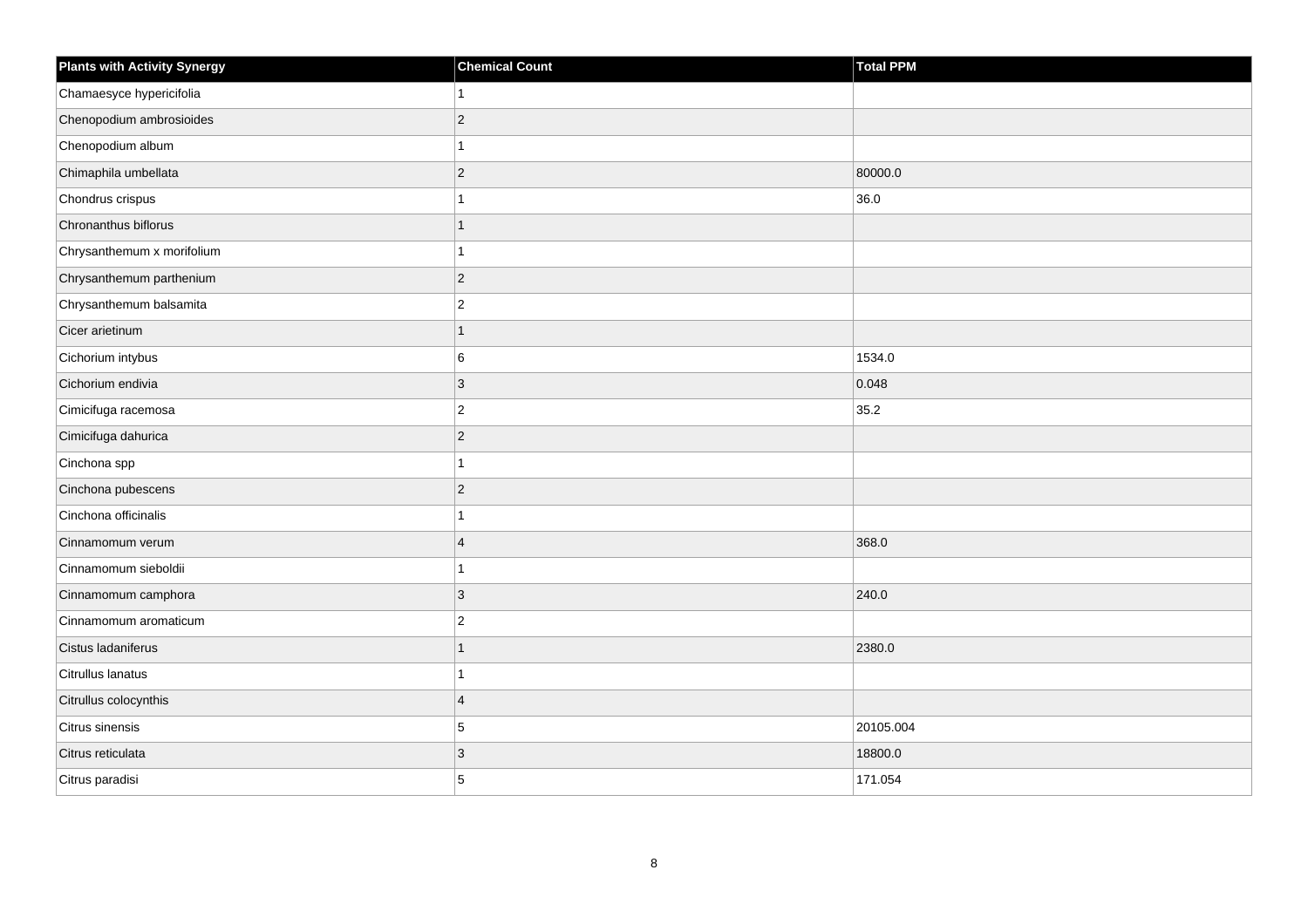| Plants with Activity Synergy | <b>Chemical Count</b>   | Total PPM |
|------------------------------|-------------------------|-----------|
| Citrus mitis                 | $\mathbf{1}$            |           |
| Citrus limon                 | $\overline{\mathbf{A}}$ | 150.0     |
| Citrus aurantium             | $ 2\rangle$             | 16220.0   |
| Citrus aurantiifolia         | $\mathbf{1}$            | 15000.0   |
| Clematis vitalba             | $ 2\rangle$             |           |
| Cleonia lusitanica           | 1                       |           |
| Clitoria ternatea            | $\mathbf{1}$            |           |
| Clitoria falcata             | 1                       |           |
| Cnicus benedictus            | $\vert 5 \vert$         | 160037.4  |
| Coccinia grandis             | 1                       |           |
| Cocos nucifera               | $\overline{4}$          | 0.04      |
| Coffea arabica               | 3                       | 360000.0  |
| Coix lacryma-jobi            | $\overline{1}$          |           |
| Cola acuminata               | $ 2\rangle$             |           |
| Colchicum autumnale          | 1                       |           |
| Coleus barbatus              | $\mathbf{1}$            |           |
| Collinsonia canadensis       | $ 2\rangle$             |           |
| Cologana broussonetii        | $\mathbf{1}$            |           |
| Commiphora wightii           | $ 2\rangle$             |           |
| Commiphora myrrha            | 1                       |           |
| Conium maculatum             | $ 2\rangle$             |           |
| Consolida ajacis             | 1                       |           |
| Convallaria majalis          | $ 3\rangle$             |           |
| Conyza canadensis            | 3                       |           |
| Coptis spp                   | $\mathbf{1}$            |           |
| Coptis japonica              | 1                       |           |
| Coptis chinensis             | $\mathbf{1}$            |           |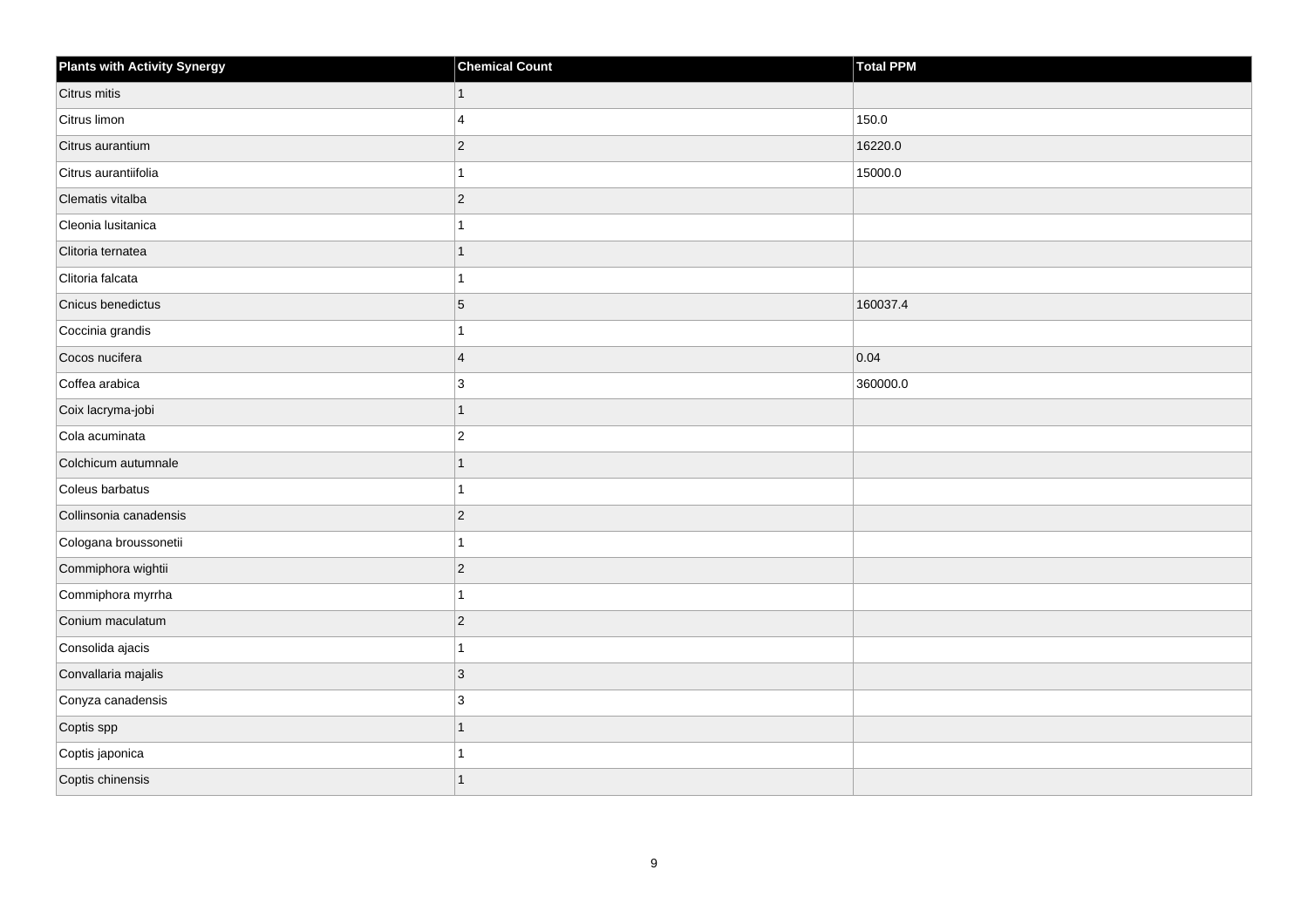| <b>Plants with Activity Synergy</b> | <b>Chemical Count</b> | <b>Total PPM</b> |
|-------------------------------------|-----------------------|------------------|
| Corchorus olitorius                 | 1                     |                  |
| Coriandrum sativum                  | $\overline{7}$        | 3116.0           |
| Coriaria thymifolia                 | 1                     |                  |
| Coriaria myrtifolia                 | $\overline{c}$        | 400000.0         |
| Coridothymus capitatus              | 1                     |                  |
| Cornus officinalis                  | $\overline{1}$        |                  |
| Cornus mas                          | $\overline{2}$        |                  |
| Cornus florida                      | 3                     | 60000.0          |
| Corylus avellana                    | $\overline{c}$        | 0.16             |
| Corylus americana                   | $\mathbf{1}$          |                  |
| Costus speciosus                    | 1                     |                  |
| Crataegus rhipidophylla             | 6                     |                  |
| Crataegus pentagyna                 | 1                     |                  |
| Crataegus monogyna                  | 6                     |                  |
| Crataegus laevigata                 | $\overline{7}$        | 22.0             |
| Crataegus cuneata                   | $\mathbf{3}$          |                  |
| Crocus sativus                      | $\overline{c}$        |                  |
| Crotalaria juncea                   | $\overline{1}$        |                  |
| Croton lechleri                     | $\overline{c}$        |                  |
| Croton eluteria                     | $\overline{1}$        |                  |
| Cryptostegia grandifolia            | 1                     |                  |
| Cucumis sativus                     | $\overline{4}$        | 5.6              |
| Cucumis melo                        | 3                     | 0.008            |
| Cucurbita pepo                      | $\overline{4}$        | 32.4             |
| Cuminum cyminum                     | $\overline{c}$        | 1392.0           |
| Cunila origanoides                  | 1                     | 280.0            |
| Curcuma zedoaria                    | 1                     | 2000.0           |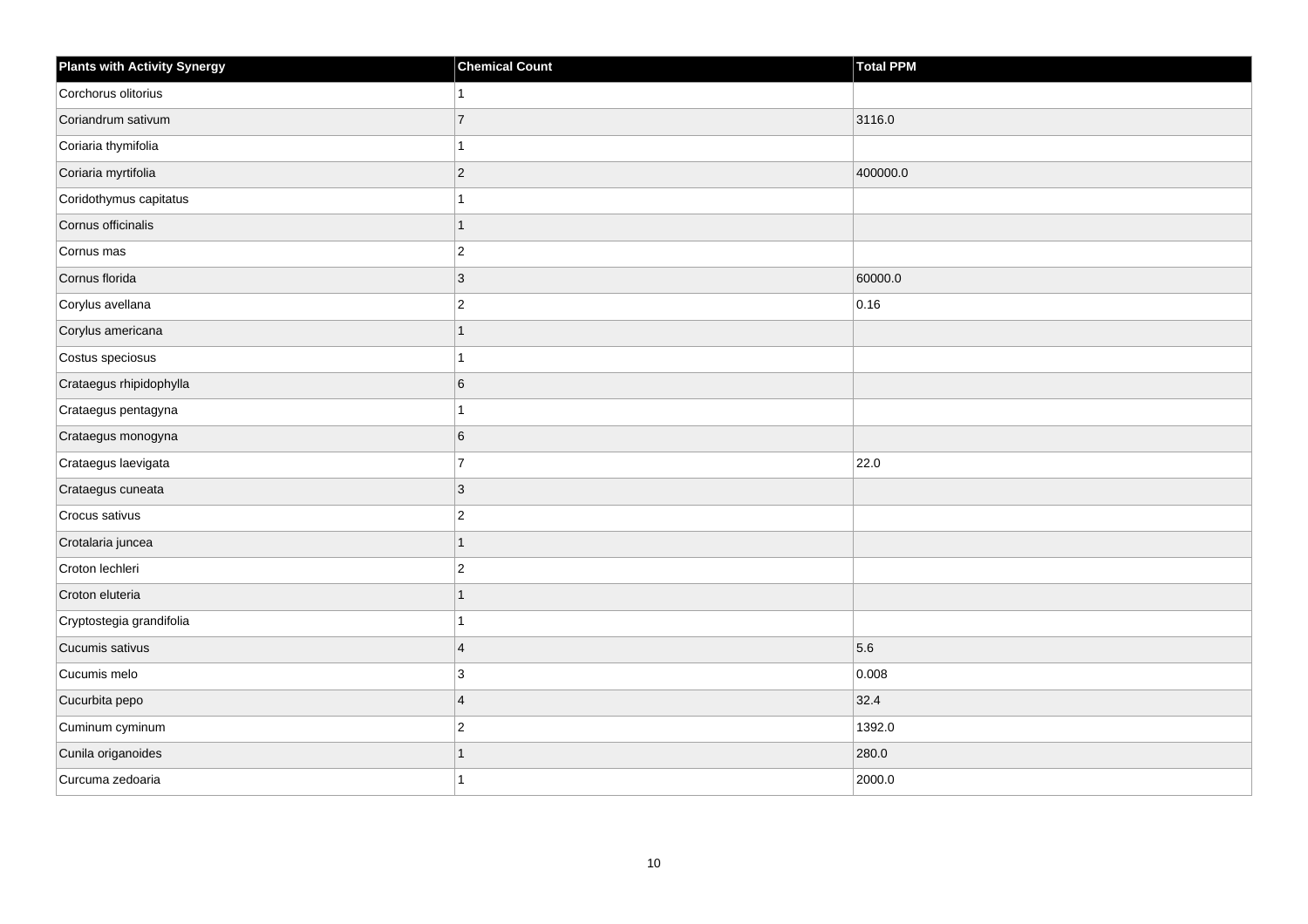| <b>Plants with Activity Synergy</b> | <b>Chemical Count</b> | Total PPM |
|-------------------------------------|-----------------------|-----------|
| Curcuma xanthorrhiza                | 1                     | 20000.0   |
| Curcuma longa                       | 5                     | 94898.0   |
| Cuscuta europaea                    | 1                     |           |
| Cyamopsis tetragonoloba             | 3                     |           |
| Cydonia oblonga                     | 3                     |           |
| Cymbopogon parkeri                  |                       | 1268.0    |
| Cymbopogon martinii                 |                       |           |
| Cymbopogon flexuosus                |                       |           |
| Cymbopogon citratus                 | 3                     | 124.0     |
| Cynara cardunculus                  | 6                     |           |
| Cyperus rotundus                    | 1                     | 32400.0   |
| Cypripedium pubescens               |                       | 98.0      |
| Cytisus tribracteolatus             | 1                     |           |
| Cytisus striatus                    |                       |           |
| Cytisus scoparius                   | 3                     |           |
| Cytisus multiflorus                 |                       |           |
| Cytisus ingramii                    |                       |           |
| Cytisus ardoini                     |                       |           |
| Daphne genkwa                       | 1                     |           |
| Datura stramonium                   | 4                     | 140000.0  |
| Daucus carota                       | $\overline{7}$        | 3352.04   |
| Desmodium gangeticum                |                       |           |
| Dictamnus hispanicus                |                       |           |
| Dictamnus albus                     |                       |           |
| Digitalis purpurea                  | $\overline{4}$        |           |
| Dioclea glycinoides                 |                       |           |
| Dioscorea villosa                   |                       |           |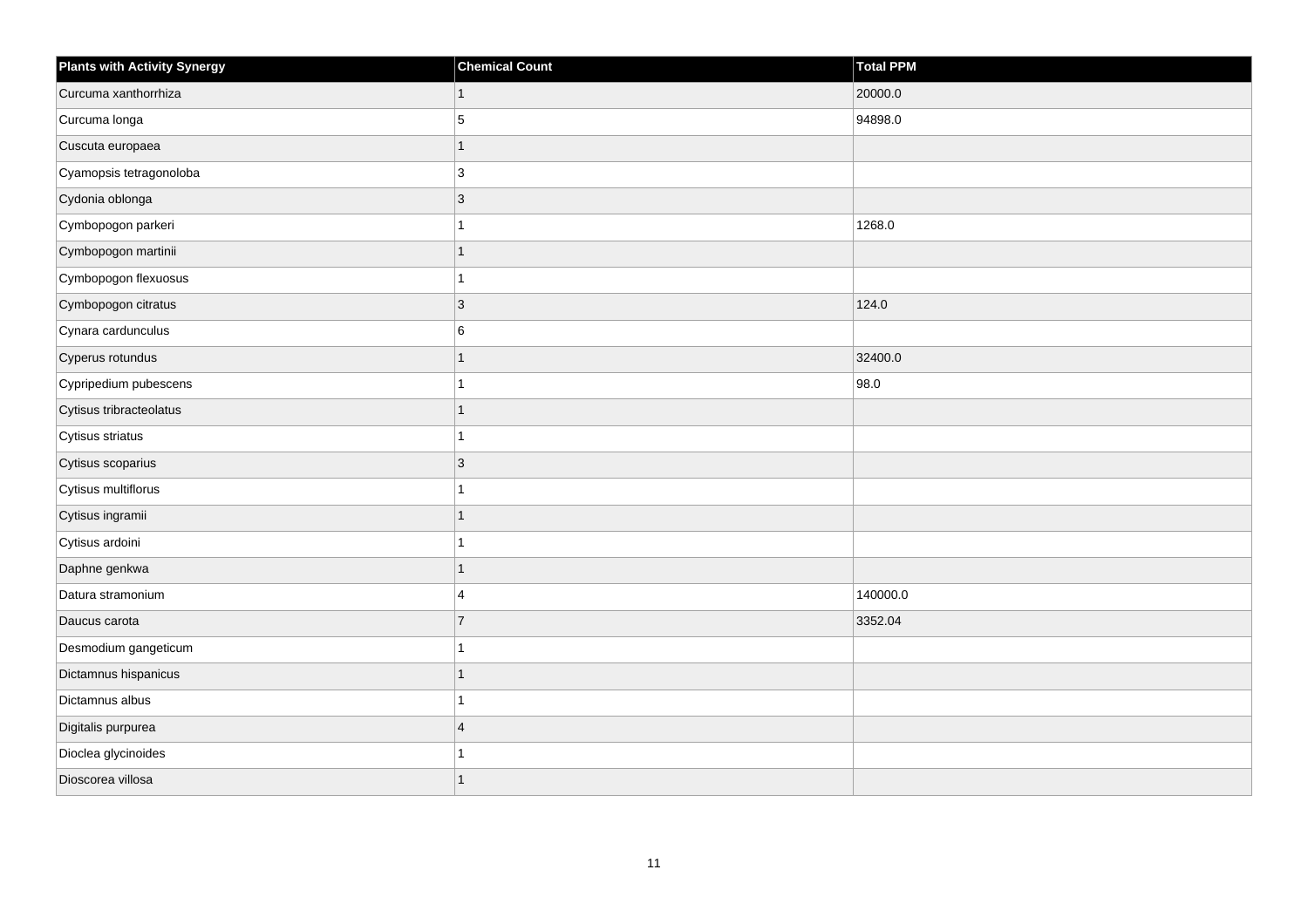| <b>Plants with Activity Synergy</b> | <b>Chemical Count</b> | Total PPM |
|-------------------------------------|-----------------------|-----------|
| Dioscorea sp.                       |                       |           |
| Dioscorea bulbifera                 |                       |           |
| Dioscorea alata                     |                       |           |
| Diospyros virginiana                | 1                     |           |
| Dipogon lignosus                    |                       |           |
| Dipsacus fullonum                   | 3                     |           |
| Dipteryx odorata                    |                       |           |
| Dodonaea viscosa                    | 3                     | 235600.0  |
| Dolichos biflorus                   |                       |           |
| Dracocephalum thymiflora            | 1                     | 20.0      |
| Drimys winteri                      |                       |           |
| Duboisia myoporoides                |                       |           |
| Duchesnea indica                    | 1                     |           |
| Dunbaria villosa                    | 1                     |           |
| Echinacea spp                       | $\overline{7}$        | 21.5      |
| Echinacea purpurea                  | $\overline{2}$        |           |
| Echinacea pallida                   |                       |           |
| Echinacea angustifolia              | 3                     |           |
| Echinospartium horridum             | 1                     |           |
| Elaeagnus umbellatus                | 1                     |           |
| Elaeagnus pungens                   |                       |           |
| Elaeagnus angustifolia              | 5                     |           |
| Elettaria cardamomum                | $\overline{2}$        | 18962.0   |
| Eleutherococcus senticosus          | 5                     |           |
| Elsholtzia polystachya              | 1                     |           |
| Elsholtzia nipponica                |                       |           |
| Elsholtzia eriostachya              |                       |           |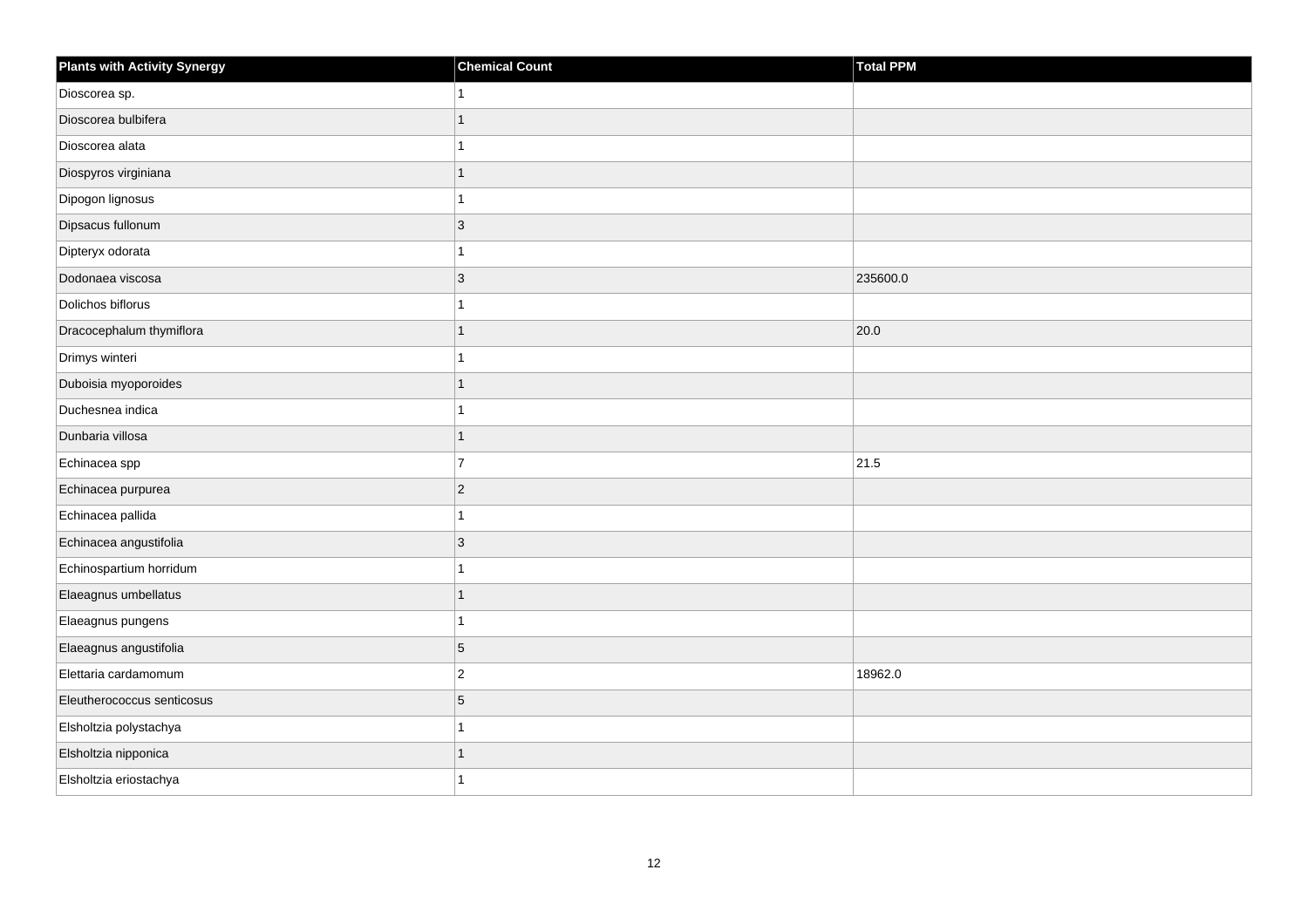| <b>Plants with Activity Synergy</b> | <b>Chemical Count</b> | Total PPM |
|-------------------------------------|-----------------------|-----------|
| Elsholtzia blanda                   | $\mathbf{1}$          |           |
| Elytrigia repens                    | 1                     | 204.0     |
| Ephedra sinica                      | $\sqrt{3}$            | 13.2      |
| Ephedra nevadensis                  | 1                     |           |
| Equisetum hyemale                   | $\overline{c}$        |           |
| Equisetum arvense                   | 6                     | 14.3      |
| Erinacea anthyllis                  | $\mathbf{1}$          |           |
| Eriobotrya japonica                 | 4                     |           |
| Eriodictyon californicum            | $\overline{c}$        |           |
| Eriosema psoraleoides               | 1                     |           |
| Eriosema nutans                     | $\overline{1}$        |           |
| Eriosema glomeratum                 | 1                     |           |
| Eruca sativa                        | $\overline{1}$        |           |
| Erythrina sp                        | 1                     |           |
| Erythrina crista-galli              | $\mathbf{1}$          |           |
| Erythroxylum coca                   | $\overline{c}$        |           |
| Eucalyptus wandoo                   | 1                     |           |
| Eucalyptus viridis                  | 1                     |           |
| Eucalyptus tetraptera               | $\mathbf{1}$          |           |
| Eucalyptus tereticornis             | 1                     |           |
| Eucalyptus stoatei                  | $\overline{1}$        |           |
| Eucalyptus sparsa                   | $\overline{1}$        |           |
| Eucalyptus sideroxylon              | $\overline{1}$        |           |
| Eucalyptus siderophloia             | 1                     |           |
| Eucalyptus saligna                  | $\mathbf{1}$          |           |
| Eucalyptus punctata                 |                       |           |
| Eucalyptus porosa                   | 1                     |           |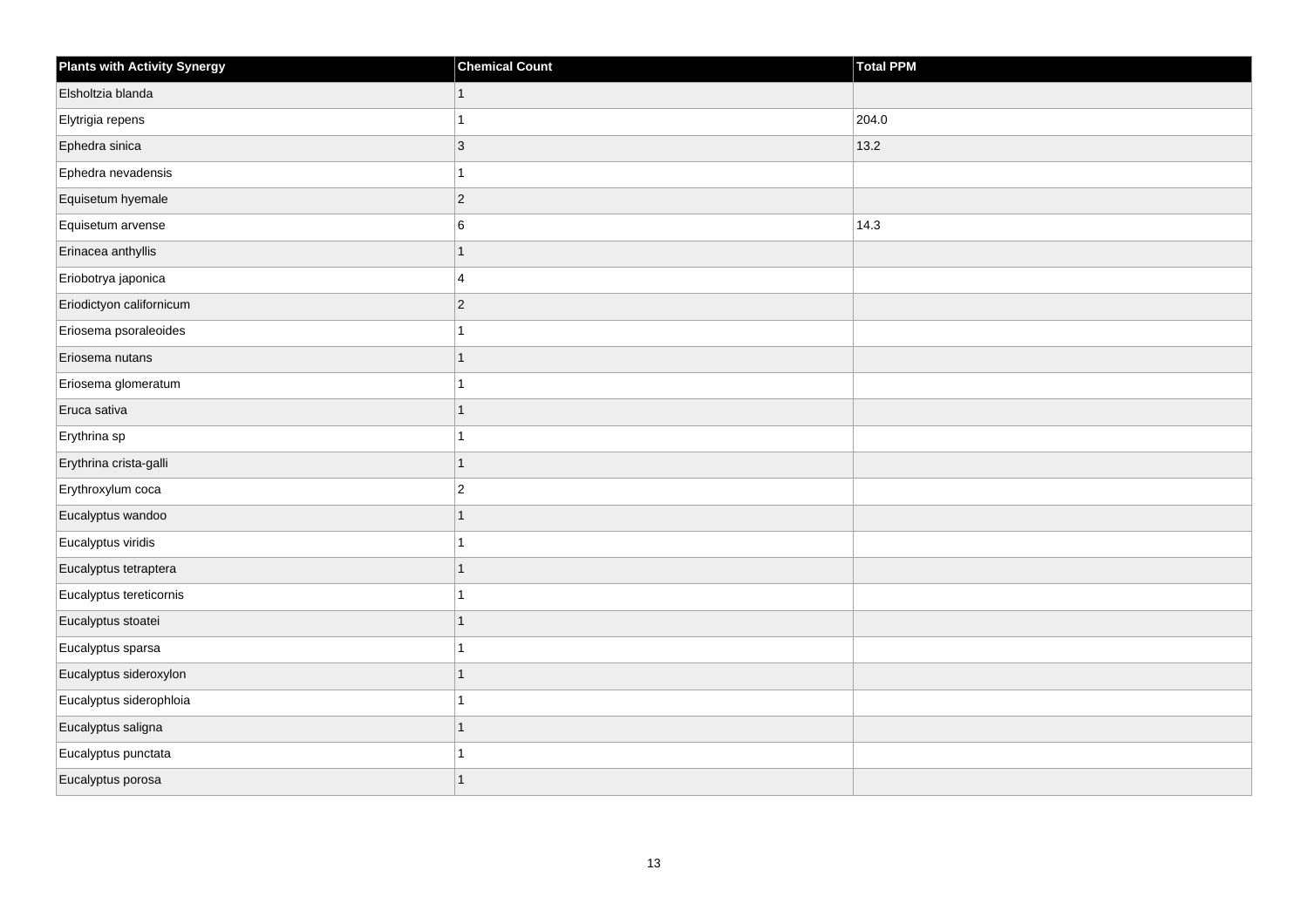| <b>Plants with Activity Synergy</b> | <b>Chemical Count</b> | Total PPM |
|-------------------------------------|-----------------------|-----------|
| Eucalyptus populnea                 | $\mathbf{1}$          |           |
| Eucalyptus polyanthemos             | $\mathbf{1}$          |           |
| Eucalyptus oviformis                | $\mathbf{1}$          |           |
| Eucalyptus odorata                  | $\mathbf{1}$          |           |
| Eucalyptus ochrophloia              | $\mathbf{1}$          |           |
| Eucalyptus occidentalis             | $\mathbf{1}$          |           |
| Eucalyptus nova-anglica             | $\mathbf{1}$          |           |
| Eucalyptus moluccana                | $\overline{1}$        |           |
| Eucalyptus melliodora               | $\mathbf{1}$          |           |
| Eucalyptus melanophloia             | $\mathbf{1}$          |           |
| Eucalyptus maideni                  | $\mathbf{1}$          |           |
| Eucalyptus maculata                 | $\mathbf{1}$          |           |
| Eucalyptus leucoxylon               | $\mathbf{1}$          |           |
| Eucalyptus largisparsa              | $\mathbf{1}$          |           |
| Eucalyptus lansdowneana             | $\mathbf{1}$          |           |
| Eucalyptus intertexta               | $\mathbf{1}$          |           |
| Eucalyptus incrassata               | $\mathbf{1}$          |           |
| Eucalyptus grandis                  | $\mathbf{1}$          |           |
| Eucalyptus globulus                 | $\overline{7}$        |           |
| Eucalyptus forrestiana              | $\mathbf{1}$          |           |
| Eucalyptus fasiculosa               | $\mathbf{1}$          |           |
| Eucalyptus erythrandra              | $\mathbf{1}$          |           |
| Eucalyptus dolichorhyncha           | $\mathbf{1}$          |           |
| Eucalyptus diversicolor             | $\mathbf{1}$          |           |
| Eucalyptus desquamata               | $\mathbf{1}$          |           |
| Eucalyptus dealbata                 | 1                     |           |
| Eucalyptus cuprea                   | 1                     |           |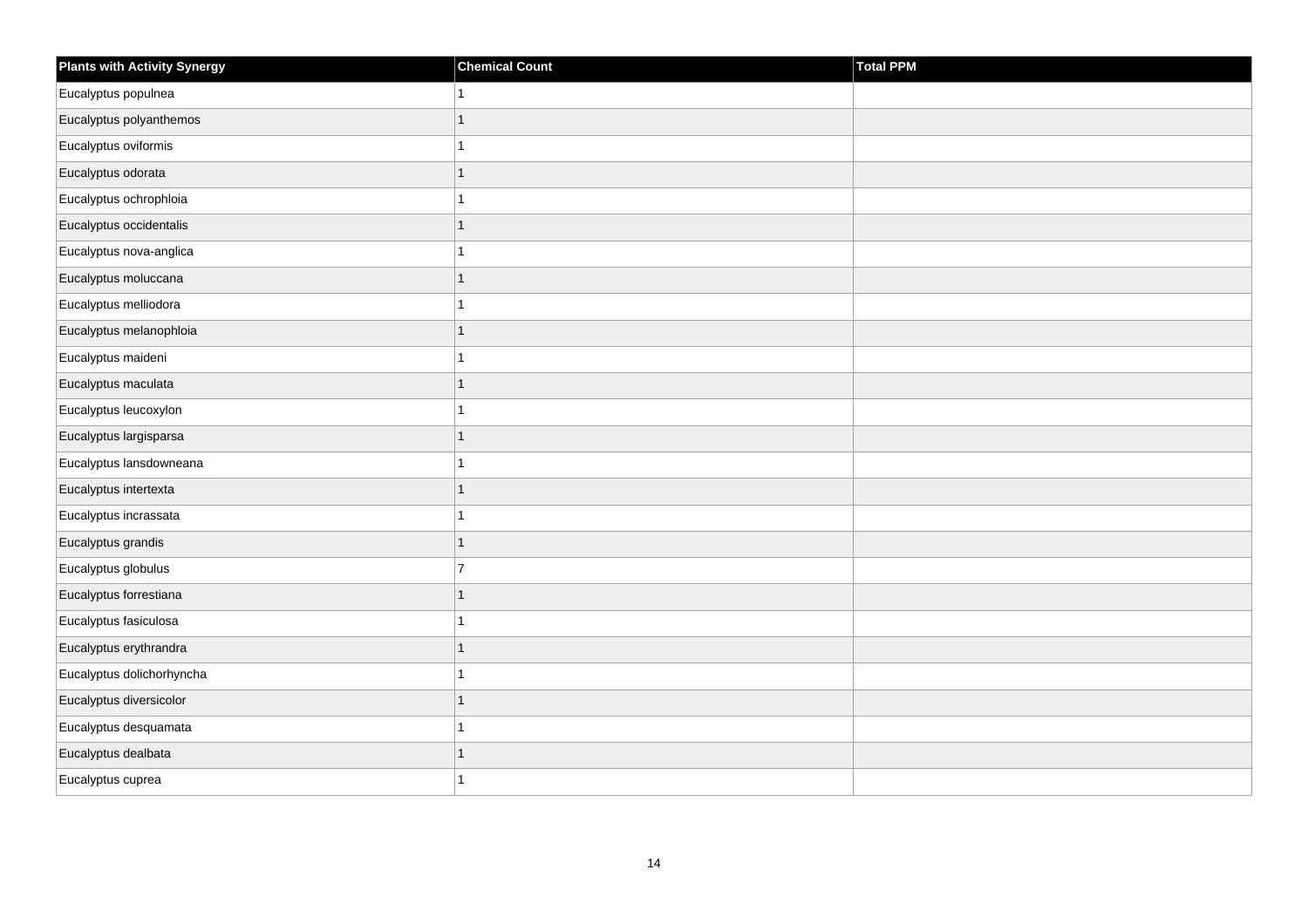| <b>Plants with Activity Synergy</b> | <b>Chemical Count</b> | Total PPM |
|-------------------------------------|-----------------------|-----------|
| Eucalyptus cornea                   | $\mathbf{1}$          |           |
| Eucalyptus cladocalyx               | 1                     |           |
| Eucalyptus citriodora               | $\overline{4}$        | 2840.0    |
| Eucalyptus ceratocorys              | $\mathbf{1}$          |           |
| Eucalyptus camaldulensis            | $\mathbf{1}$          |           |
| Eucalyptus bridgesiana              | $\mathbf{1}$          |           |
| Eucalyptus brassiana                | $\mathbf{1}$          |           |
| Eucalyptus botryoides               | $\mathbf{1}$          |           |
| Eucalyptus bosistoana               | $\mathbf{1}$          |           |
| Eucalyptus blakelyi                 | $\mathbf{1}$          |           |
| Eucalyptus behriana                 | $\overline{1}$        |           |
| Eucalyptus astringens               | $\mathbf{1}$          |           |
| Eucalyptus angulosa                 | $\mathbf{1}$          |           |
| Eucalyptus albens                   | $\mathbf{1}$          |           |
| Eucommia ulmoides                   | $\vert$ 2             |           |
| Euodia rutaecarpa                   | $\mathbf{1}$          |           |
| Euonymus atropurpureus              | $\mathbf{1}$          |           |
| Eupatorium perfoliatum              | $\mathbf 2$           |           |
| Eupatorium odoratum                 | $\mathbf{1}$          |           |
| Euphorbia pulcherrima               | $\mathbf{1}$          |           |
| Euphorbia lathyris                  | $\vert$ 2             |           |
| Euphorbia hirta                     | $\mathbf{3}$          |           |
| Euphrasia officinalis               | $\,6\,$               | 5.2       |
| Fagopyrum esculentum                | 6                     | 84.4      |
| Fallopia japonica                   | $\vert$ 2             | 740000.0  |
| Ferula gummosa                      | 1                     |           |
| Ferula assa-foetida                 | $\overline{1}$        |           |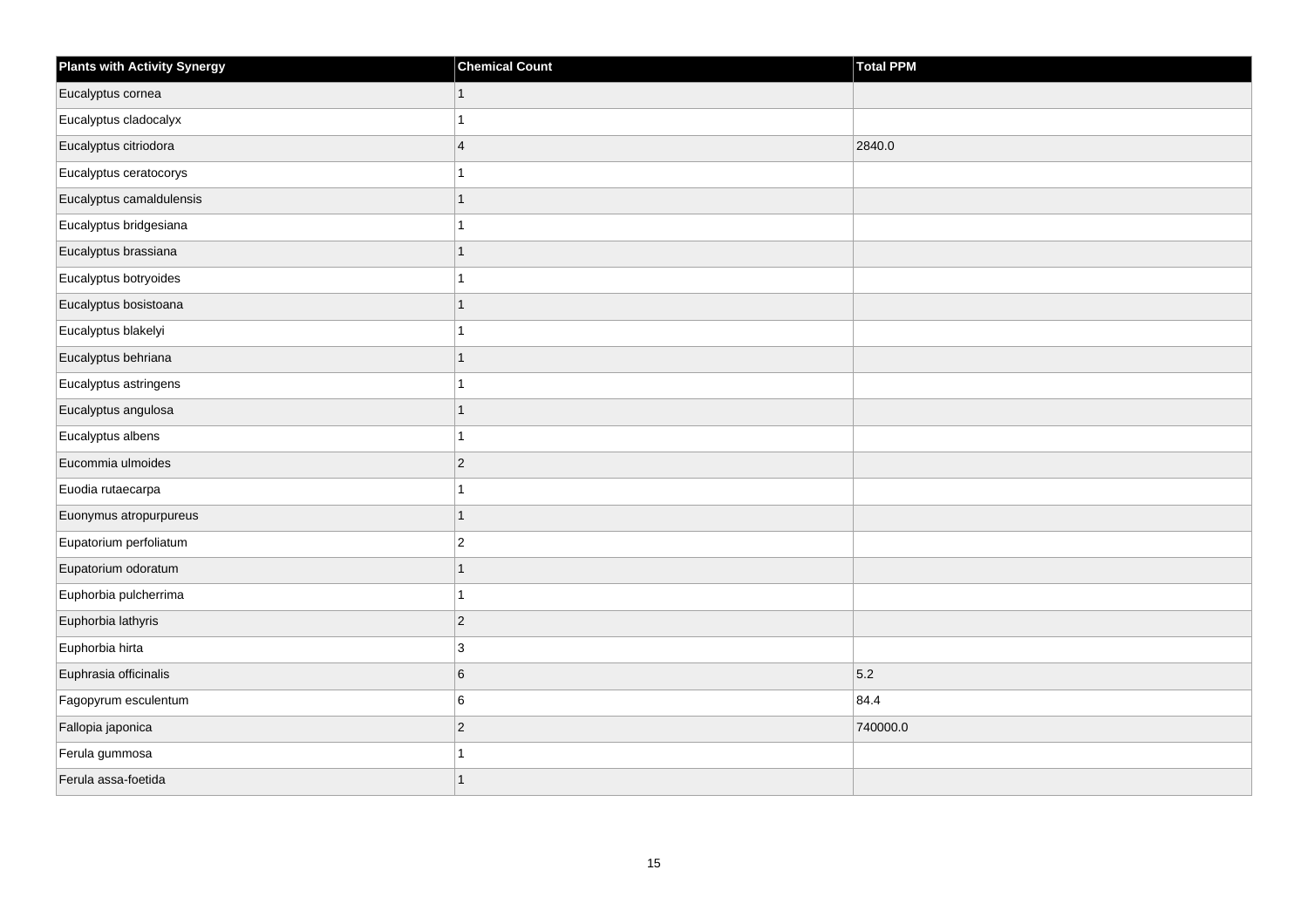| <b>Plants with Activity Synergy</b> | <b>Chemical Count</b> | <b>Total PPM</b> |
|-------------------------------------|-----------------------|------------------|
| Ficus carica                        | 5                     |                  |
| Filipendula ulmaria                 | $\overline{c}$        |                  |
| Flemingia strobilifera              | 1                     |                  |
| Foeniculum vulgare                  | $\overline{7}$        | 22440.0          |
| Forsythia suspensa                  | $\overline{2}$        |                  |
| Fragaria spp                        | 5                     | 68.004           |
| Frangula purshiana                  | $\overline{2}$        | 12.1             |
| Frangula alnus                      | $\overline{c}$        | 400.0            |
| Fucus vesiculosus                   | $\overline{c}$        | 18.7             |
| Galactia jussiaeana                 | $\overline{1}$        |                  |
| Galega officinalis                  | 1                     |                  |
| Galium odoratum                     | $\overline{1}$        |                  |
| Gardenia jasminoides                | 1                     |                  |
| Gaultheria procumbens               | $\overline{4}$        |                  |
| Gaultheria fragrantissima           | 1                     |                  |
| Gelsemium sempervirens              | $\overline{1}$        |                  |
| Genipa americana                    | 1                     |                  |
| Genista tinctoria                   | $\overline{c}$        |                  |
| Genista sp                          | $\overline{1}$        |                  |
| Genista rumelica                    | $\overline{1}$        |                  |
| Genista patula                      | 1                     |                  |
| Genista ovata                       | $\overline{1}$        |                  |
| Genista lydia                       | 1                     |                  |
| Genista germanica                   | $\overline{1}$        |                  |
| Genista clavata                     | $\mathbf{1}$          |                  |
| Gentiana lutea                      | $\mathfrak{S}$        | 19.8             |
| Geranium thunbergii                 | $\overline{2}$        | 500000.0         |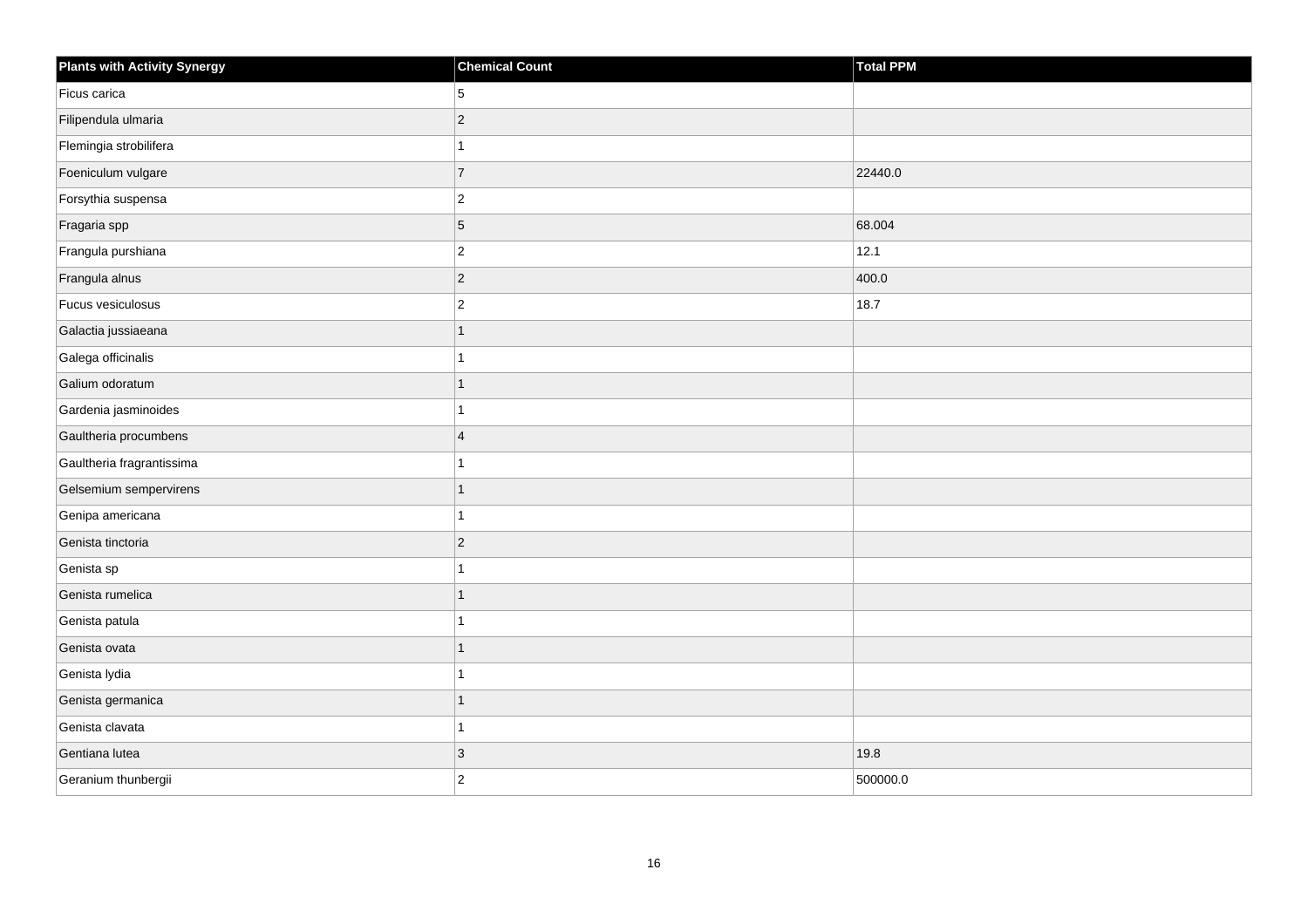| <b>Plants with Activity Synergy</b> | <b>Chemical Count</b> | <b>Total PPM</b> |
|-------------------------------------|-----------------------|------------------|
| Ginkgo biloba                       | $\overline{5}$        |                  |
| Glechoma hederacea                  | $\overline{7}$        | 344.0            |
| Gleditsia triacanthos               |                       |                  |
| Glycine wightii                     |                       |                  |
| Glycine max                         | $\overline{7}$        | 268249.85        |
| Glycyrrhiza uralensis               |                       |                  |
| Glycyrrhiza glabra                  | 5                     | 1.1              |
| Gossypium sp                        | $\overline{2}$        | 35400.0          |
| Guaiacum sp.                        |                       |                  |
| Guarea rusbyi                       |                       |                  |
| Guazuma tomentosa                   |                       |                  |
| Gymnema sylvestre                   |                       |                  |
| Haematoxylum campechianum           | $ 2\rangle$           |                  |
| Hamamelis virginiana                |                       |                  |
| Hamelia patens                      |                       | 300000.0         |
| Hardenbergia violacea               |                       |                  |
| Harpagophytum procumbens            | $\overline{4}$        | 16.5             |
| Hedeoma reverchonii                 |                       | 736.0            |
| Hedeoma pulegioides                 | $ 2\rangle$           | 1140.0           |
| Hedeoma hispida                     |                       | 72.0             |
| Hedeoma drummondii                  |                       | 820.0            |
| Hedera helix                        |                       |                  |
| Hedychium flavum                    |                       |                  |
| Helianthus annuus                   | 6                     | 128834.0         |
| Helichrysum angustifolium           | $ 2\rangle$           |                  |
| Hesperis matronalis                 |                       |                  |
| Hibiscus sabdariffa                 | $\overline{4}$        | 157.3            |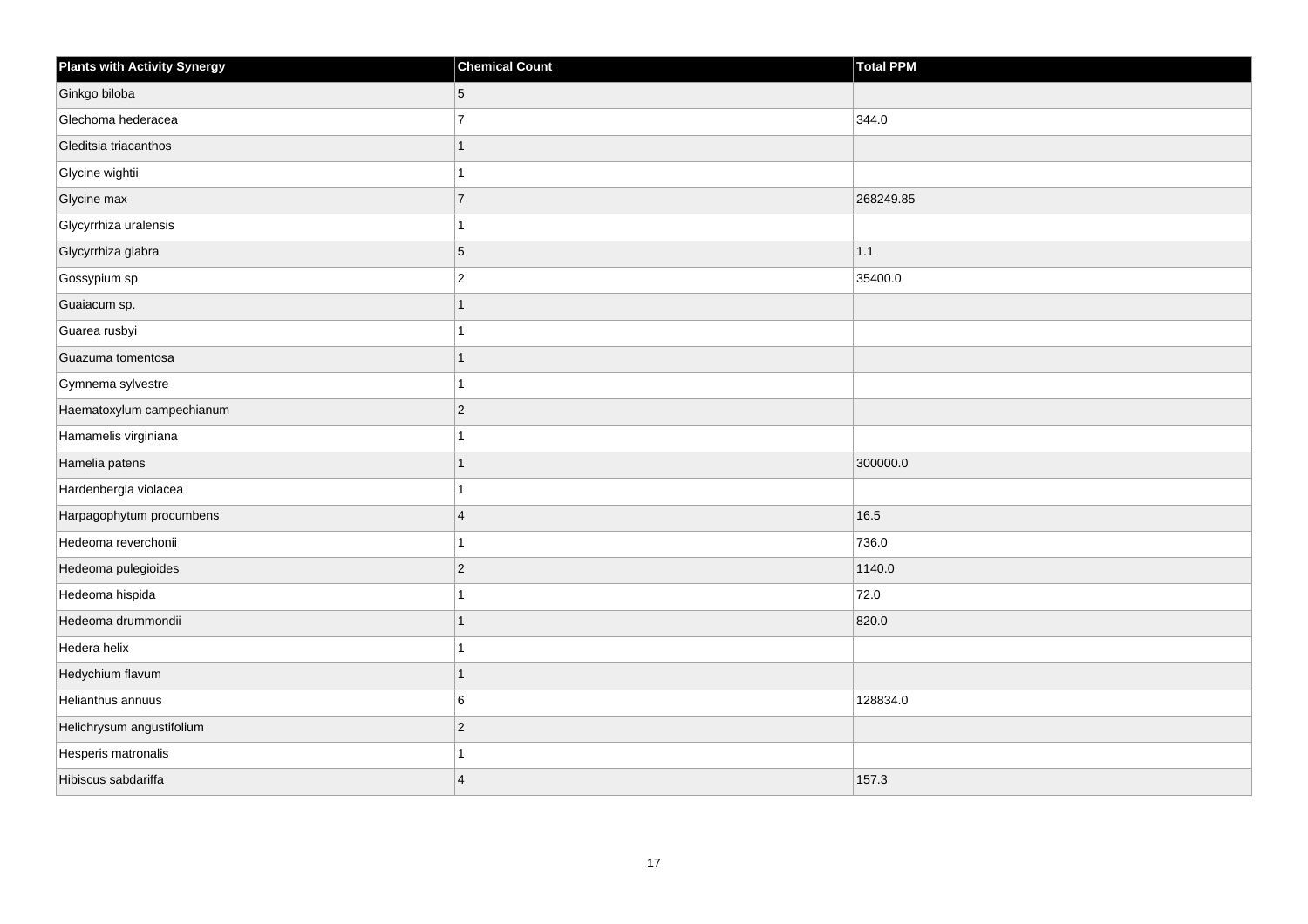| <b>Plants with Activity Synergy</b> | <b>Chemical Count</b> | <b>Total PPM</b> |
|-------------------------------------|-----------------------|------------------|
| Hibiscus rosa-sinensis              |                       |                  |
| Hierochloe odorata                  |                       |                  |
| Hippophae rhamnoides                | $\overline{c}$        |                  |
| Holarrhena pubescens                | 3                     | 22800.0          |
| Hordeum vulgare                     | 4                     | 48.0             |
| Houttuynia cordata                  | $\overline{c}$        |                  |
| Humulus lupulus                     | $\overline{7}$        | 18.7             |
| Huperzia spp                        | 1                     |                  |
| Hura crepitans                      |                       |                  |
| Hydnocarpus wightiana               | 1                     |                  |
| Hydnocarpus kurzii                  |                       |                  |
| Hydrangea arborescens               | $\overline{2}$        | 17.6             |
| Hydrastis canadensis                | $\overline{c}$        | 11.0             |
| Hyoscyamus niger                    | 1                     |                  |
| Hypericum perforatum                | 6                     |                  |
| Hyptis suaveolens                   | 1                     | 780.0            |
| Hyptis dilatata                     |                       |                  |
| Hyptis capitata                     | 1                     |                  |
| Hyssopus officinalis                | $\overline{5}$        | 170628.0         |
| Ilex paraguariensis                 | 3                     | 320000.0         |
| Illicium verum                      | 3                     | 10440.0          |
| Inonotus obliquus                   | 1                     |                  |
| Inula helenium                      | $\overline{c}$        |                  |
| Ipomoea purga                       | 1                     | 80000.0          |
| Ipomoea batatas                     | 4                     | 242.0            |
| Ipomoea aquatica                    |                       | 2360.0           |
| Iris x germanica                    |                       |                  |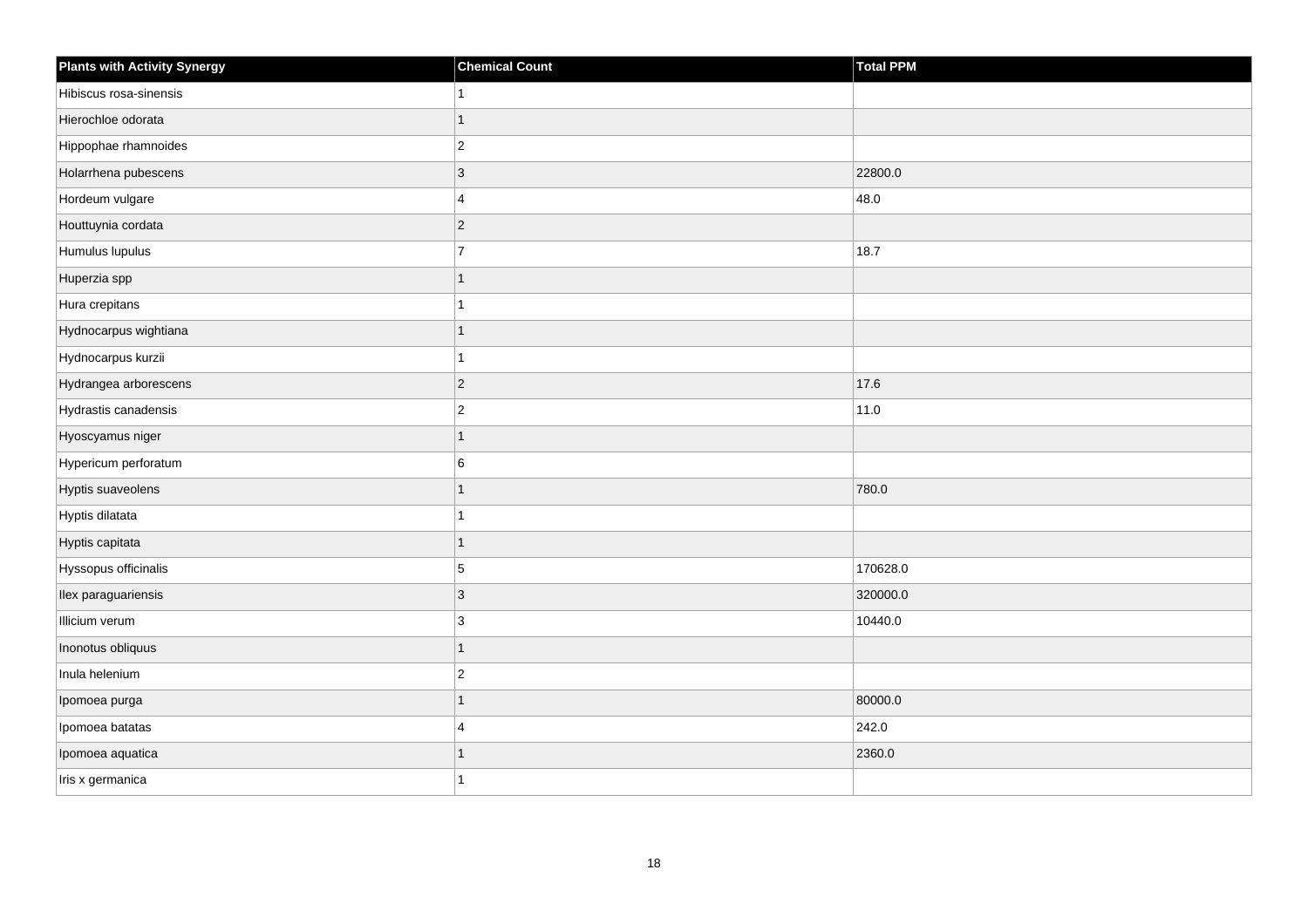| <b>Plants with Activity Synergy</b> | <b>Chemical Count</b> | Total PPM |
|-------------------------------------|-----------------------|-----------|
| Iris versicolor                     | $\mathbf 1$           |           |
| Isanthus brachiatus                 |                       | 40.0      |
| Isatis tinctoria                    |                       |           |
| Isodon grandifolius                 |                       |           |
| Jateorhiza palmata                  | 1                     |           |
| Jatropha gossypifolia               | $\overline{c}$        |           |
| Jatropha curcas                     | 1                     | 374000.0  |
| Juglans regia                       | 5                     | 1715200.0 |
| Juglans nigra                       | $\overline{5}$        | 294000.04 |
| Juglans cinerea                     | $ 2\rangle$           | 0.2       |
| Juniperus virginiana                | $ 3\rangle$           | 172000.08 |
| Juniperus communis                  | $\bf 8$               | 101822.6  |
| Kalanchoe spathulata                | 1                     |           |
| Kalanchoe pinnata                   | 3                     |           |
| Kennedia rubicunda                  |                       |           |
| Kennedia procurrens                 | 1                     |           |
| Kennedia nigricans                  |                       |           |
| Kennedia coccinea                   |                       |           |
| Krameria triandra                   | $\vert$ 2             |           |
| Laburnum anagyroides                |                       |           |
| Laburnum alpinum                    |                       |           |
| Lactuca virosa                      | 1                     |           |
| Lactuca sativa                      | $\overline{4}$        | 0.116     |
| Lagochilus inebrians                |                       | 80000.0   |
| Lantana camara                      | $ 2\rangle$           |           |
| Larrea tridentata                   |                       | 20.9      |
| Laurus nobilis                      | $\overline{4}$        | 1000.0    |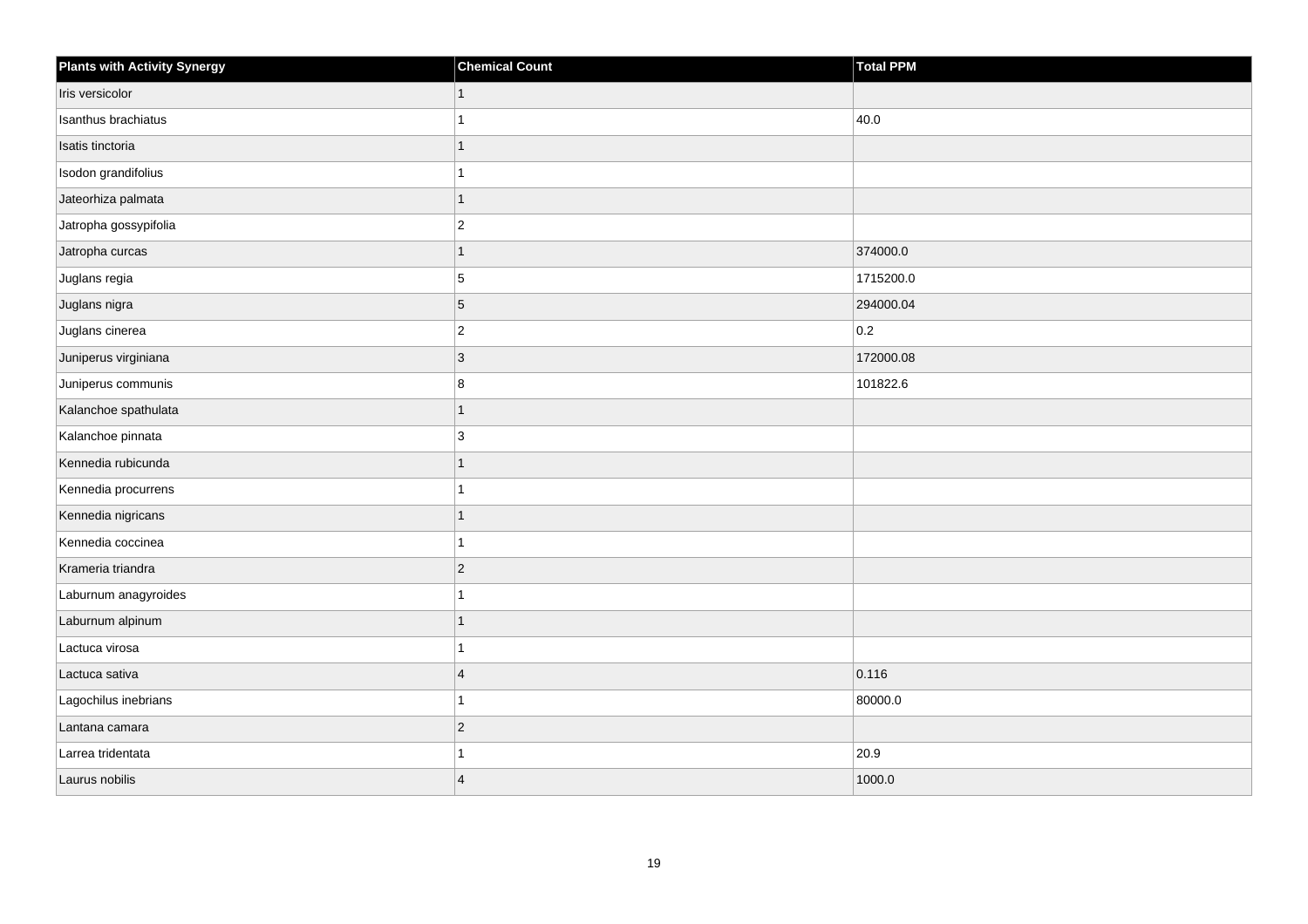| <b>Plants with Activity Synergy</b> | <b>Chemical Count</b> | Total PPM |
|-------------------------------------|-----------------------|-----------|
| Lavandula x intermedia              |                       | 280.0     |
| Lavandula x hybrida                 |                       |           |
| Lavandula latifolia                 | $\overline{c}$        | 38594.0   |
| Lavandula angustifolia              | 3                     | 254000.0  |
| Ledum palustre                      |                       |           |
| Lembotropis emerifolia              | 1                     |           |
| Lens culinaris                      | 3                     | 40.0      |
| Leonotis leonurus                   | 1                     |           |
| Leonurus cardiaca                   | $\boldsymbol{\Delta}$ | 180004.0  |
| Lepechinia urbanii                  |                       |           |
| Lepechinia hastata                  |                       |           |
| Lepechinia calycina                 |                       | 230.0     |
| Lepidium meyenii                    |                       |           |
| Lespedeza cyrtobotrya               | 1                     |           |
| Levisticum officinale               | 3                     | 160.0     |
| Ligustrum vulgare                   | 1                     | 970000.0  |
| Ligustrum lucidum                   | $\overline{c}$        |           |
| Ligustrum japonicum                 | $\boldsymbol{\Delta}$ |           |
| Limonia acidissima                  |                       |           |
| Lindera benzoin                     | $\overline{2}$        |           |
| Linum usitatissimum                 | $\boldsymbol{\Delta}$ | 94.0      |
| Lippia dulcis                       | 1                     |           |
| Lippia alba                         |                       |           |
| Liquidambar styraciflua             | $\overline{c}$        | 0.8       |
| Liquidambar orientalis              |                       |           |
| Litsea glaucescens                  |                       |           |
| Lobelia inflata                     |                       | 5.5       |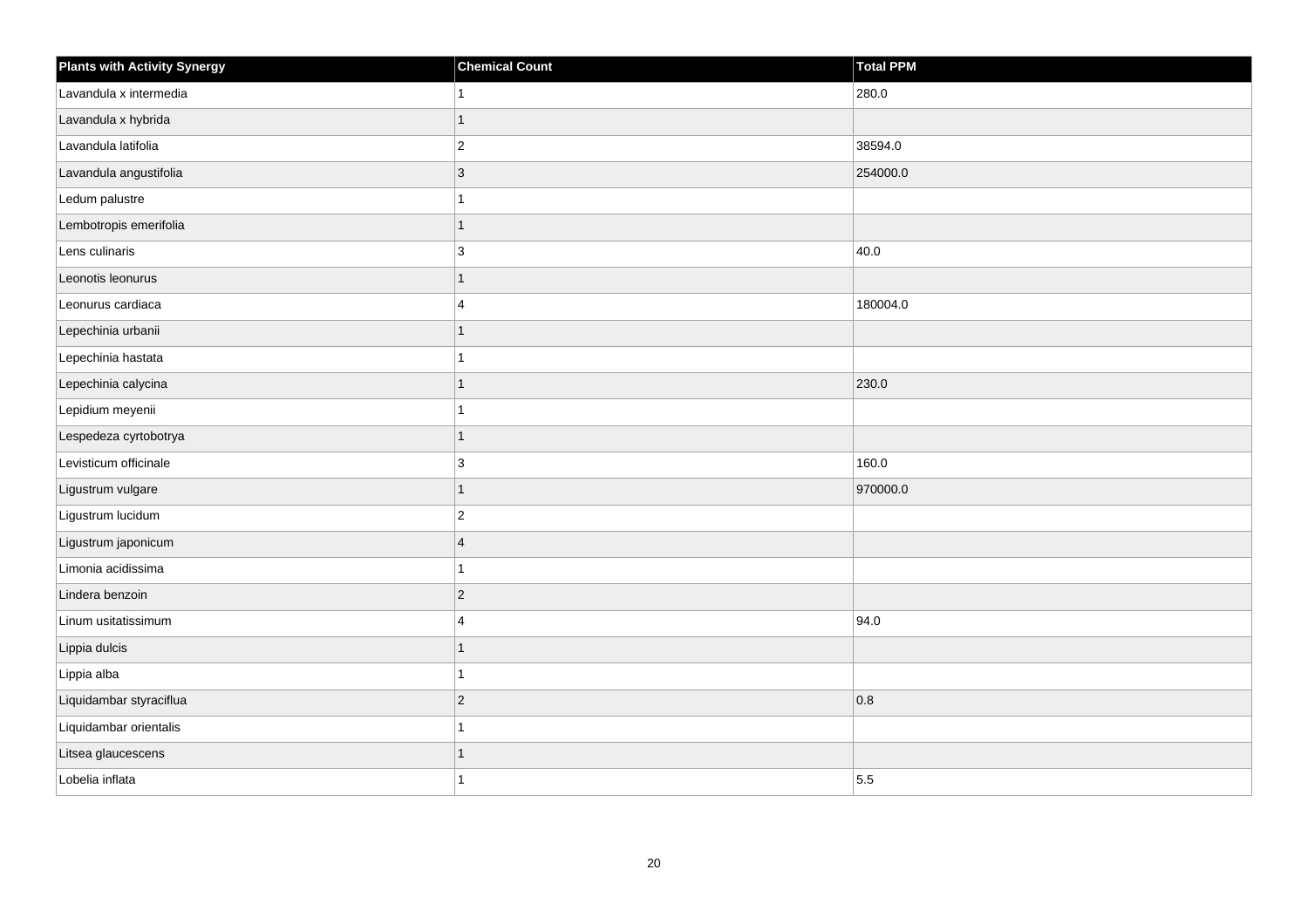| <b>Plants with Activity Synergy</b> | <b>Chemical Count</b> | <b>Total PPM</b> |
|-------------------------------------|-----------------------|------------------|
| Lonicera japonica                   | $ 2\rangle$           | 880000.0         |
| Ludwigia perennis                   | 1                     |                  |
| Ludwigia adscendens                 | $\overline{1}$        |                  |
| Lupinus perennis                    | 1                     |                  |
| Lupinus luteus                      | 1                     |                  |
| Lupinus albus                       | $\mathbf{1}$          |                  |
| Lycium chinense                     | 1                     |                  |
| Lycopersicon esculentum             | 5                     | 48.068           |
| Lycopodium selago                   | $\overline{1}$        |                  |
| Lycopodium clavatum                 | 3                     |                  |
| Lycopus virginicus                  | $\overline{4}$        | 52.0             |
| Lycopus uniflorus                   | $\mathbf{1}$          | 348.0            |
| Lycopus europeus                    | $\overline{4}$        |                  |
| Lygos raetum                        | 1                     |                  |
| Lygos monosperma                    | $\mathbf{1}$          |                  |
| Lythrum salicaria                   | $\vert$ 2             | 894000.0         |
| Maackia amurensis                   | 1                     |                  |
| Maclura pomifera                    | $\overline{4}$        |                  |
| Macroptylium martii                 | $\overline{1}$        |                  |
| Macroptylium lathyroides            | 1                     |                  |
| Macroptylium bracteatum             | 1                     |                  |
| Macroptylium atropurpureum          | $\overline{1}$        |                  |
| Macrotyloma uniflora                | $\mathbf{1}$          |                  |
| Macrotyloma axillare                | 1                     |                  |
| Magnolia officinalis                | $ 2\rangle$           |                  |
| Magnolia kobus                      | $\vert$ 2             |                  |
| Magnolia fargesii                   | 1                     |                  |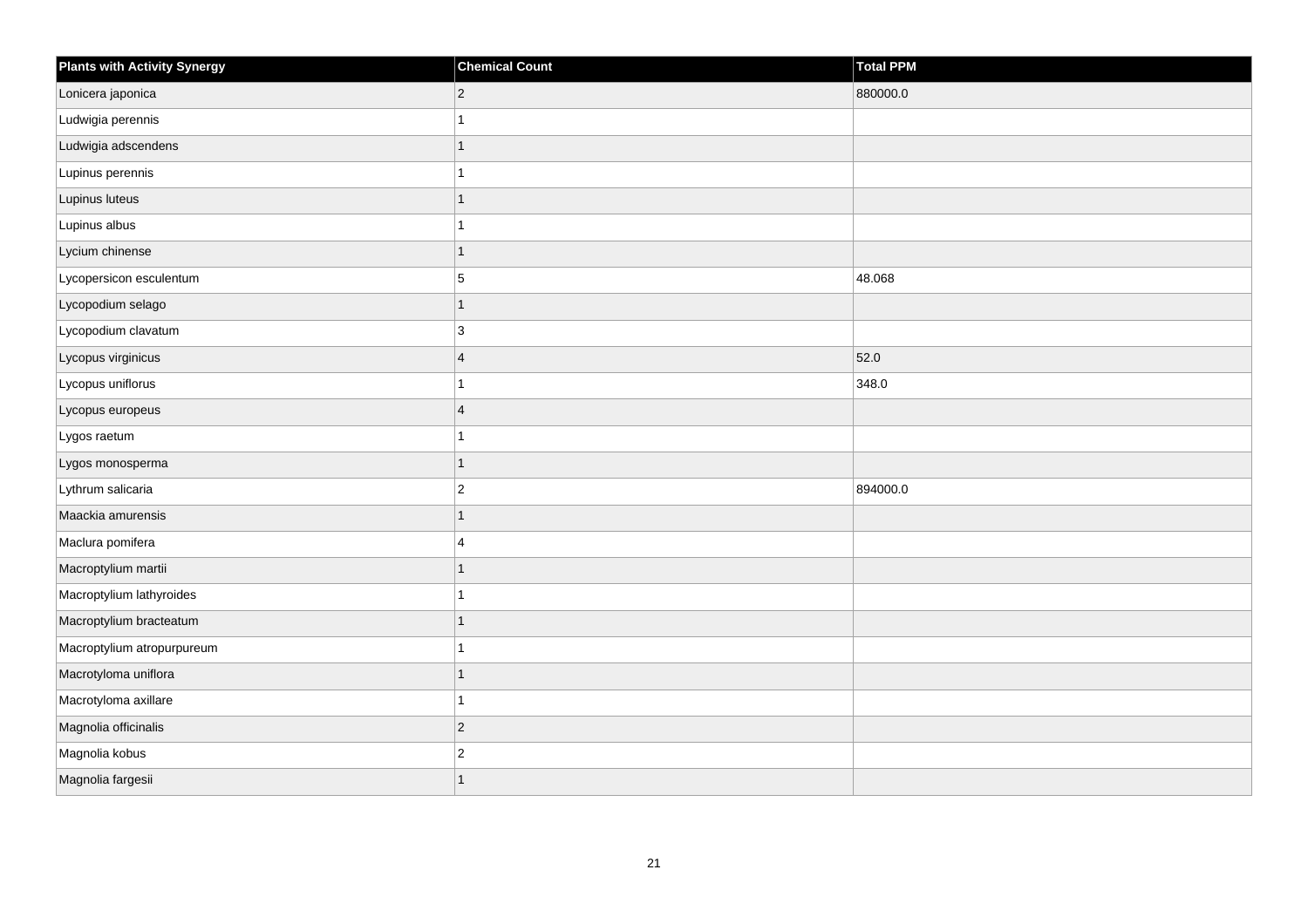| <b>Plants with Activity Synergy</b> | <b>Chemical Count</b> | Total PPM |
|-------------------------------------|-----------------------|-----------|
| Magnolia denudata                   | $\overline{2}$        |           |
| Mahonia repens                      |                       |           |
| Mahonia aquifolium                  |                       |           |
| Malus domestica                     | $\overline{7}$        | 3256.0    |
| Malva neglecta                      |                       |           |
| Mangifera indica                    | 3                     | 302200.0  |
| Manilkara zapota                    |                       |           |
| Maranta arundinacea                 | $\overline{2}$        |           |
| Marrubium vulgare                   | $\overline{7}$        | 142400.0  |
| Marsdenia reichenbachii             | 1                     |           |
| Matricaria recutita                 | 5                     |           |
| Medicago sativa                     | 8                     | 56000.082 |
| Melaleuca leucadendra               | $\overline{2}$        |           |
| Melaleuca cajuputi                  | 1                     |           |
| Melaleuca alternifolia              |                       |           |
| Melia azedarach                     | $\boldsymbol{\Delta}$ | 520000.0  |
| Melicoccus bijugatas                |                       |           |
| Melilotus officinalis               | 3                     |           |
| Melissa officinalis                 | 4                     |           |
| Mentha x rotundifolia               | 5                     | 1000.0    |
| Mentha x piperita                   | 5                     | 652.1     |
| Mentha spicata                      | 3                     | 18150.0   |
| Mentha sp                           |                       |           |
| Mentha pulegium                     | 3                     | 84746.0   |
| Mentha longifolia                   | 1                     | 3840.0    |
| Mentha arvensis var. piperascens    | $\overline{a}$        |           |
| Mentha aquatica                     | 3                     | 149428.0  |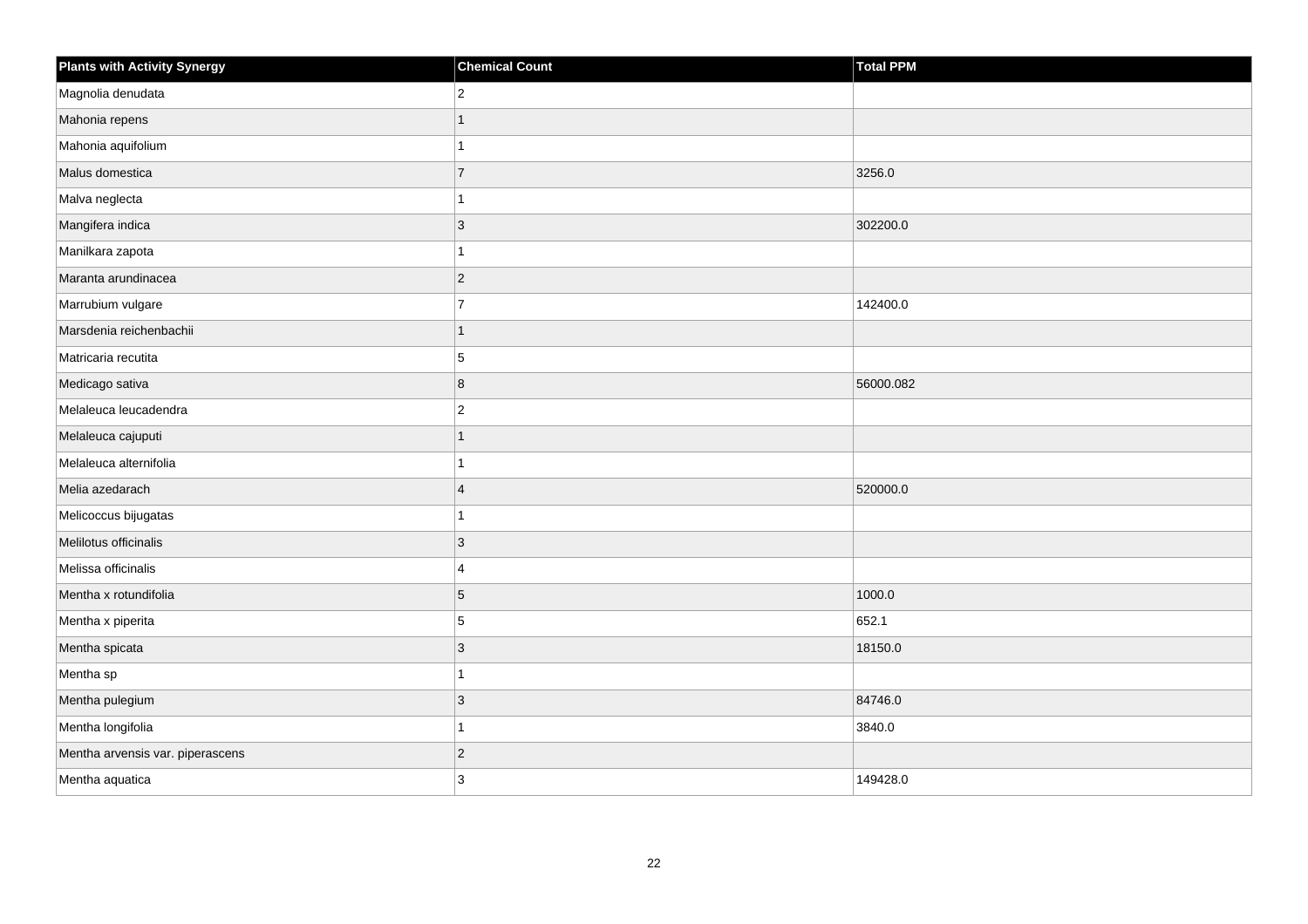| <b>Plants with Activity Synergy</b> | <b>Chemical Count</b> | Total PPM |
|-------------------------------------|-----------------------|-----------|
| Menyanthes trifoliata               | 5                     | 60000.0   |
| Mercurialis annua                   |                       | 67000.0   |
| Micromeria varia                    |                       |           |
| Micromeria thymifolia               |                       |           |
| Micromeria teneriffae               |                       |           |
| Micromeria myrtifolia               |                       |           |
| Micromeria juliana                  |                       |           |
| Micromeria fruticosa                |                       |           |
| Micromeria croatica                 |                       |           |
| Micromeria congesta                 |                       |           |
| Mimosa pudica                       |                       | 200000.0  |
| Minthostachys mollis                |                       |           |
| Mitchella repens                    | 1                     |           |
| Moghania macrophylla                |                       |           |
| Moldavica thymiflora                |                       |           |
| Monarda russeliana                  |                       | 208.0     |
| Monarda punctata                    |                       | 5748.0    |
| Monarda media                       |                       | 2968.0    |
| Monarda lindheimeri                 | 1                     | 188.0     |
| Monarda fistulosa                   |                       | 1178.0    |
| Monarda didyma                      | $\overline{2}$        | 2700.0    |
| Monarda clinopodia                  |                       | 574.0     |
| Monarda citriodora                  |                       | 180.0     |
| Morinda citrifolia                  | $\overline{2}$        |           |
| Moringa oleifera                    | $\overline{3}$        |           |
| Morus alba                          | 5                     |           |
| Mucuna pruriens                     | 1                     |           |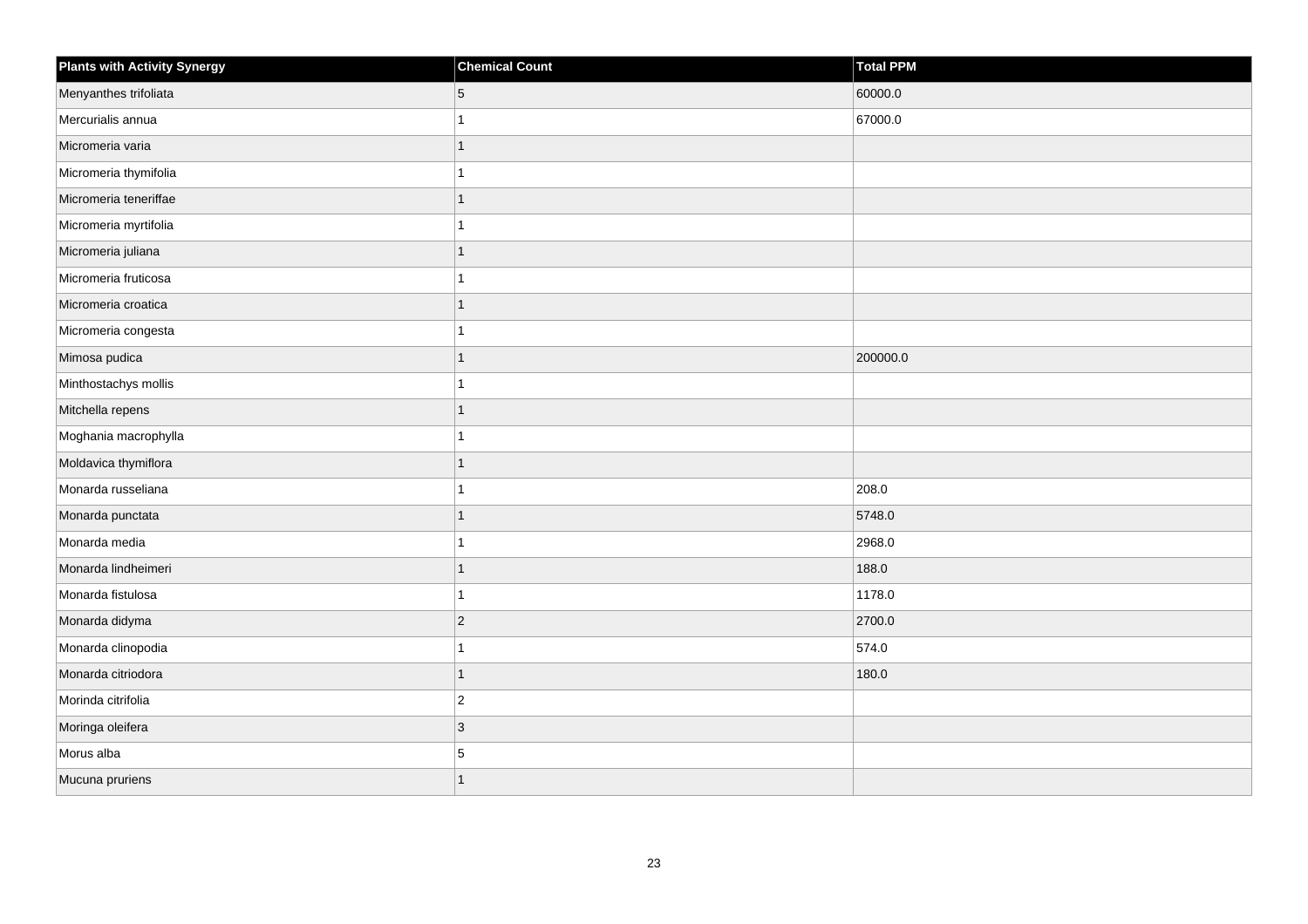| <b>Plants with Activity Synergy</b> | <b>Chemical Count</b> | <b>Total PPM</b> |
|-------------------------------------|-----------------------|------------------|
| Mucuna deeringiana                  | 1                     |                  |
| Murraya koenigii                    | 1                     |                  |
| Musa x paradisiaca                  | 3                     | 22.08            |
| Myrica cerifera                     | $\overline{c}$        | 37.4             |
| Myristica fragrans                  | 3                     | 11520.0          |
| Myroxylon balsamum                  | $\overline{2}$        | 8000.0           |
| Myrrhis odorata                     | 1                     |                  |
| Myrtus communis                     | $\overline{2}$        | 281170.0         |
| Nelumbo nucifera                    | 1                     |                  |
| Neonotonia wightii                  | $\mathbf{1}$          |                  |
| Nepeta racemosa                     |                       |                  |
| Nepeta cataria                      | $\overline{4}$        | 135.3            |
| Nerium oleander                     | $\overline{2}$        | 86000.0          |
| Nicotiana tabacum                   | 5                     |                  |
| Nigella sativa                      | 1                     |                  |
| Ocimum tenuiflorum                  | $\overline{4}$        |                  |
| Ocimum sanctum                      |                       |                  |
| Ocimum kilimandscharicum            | $\overline{1}$        |                  |
| Ocimum gratissimum                  | 1                     |                  |
| Ocimum canum                        | 1                     |                  |
| Ocimum basilicum                    | 6                     | 44350.0          |
| Oenothera biennis                   | $\overline{4}$        | 634000.0         |
| Olea europaea                       | 3                     |                  |
| Ononis spinosa                      | 5                     |                  |
| Opopanax chironium                  | 1                     |                  |
| Opuntia ficus-indica                | 1                     | 5.0              |
| Origanum vulgare                    | 6                     | 21280.0          |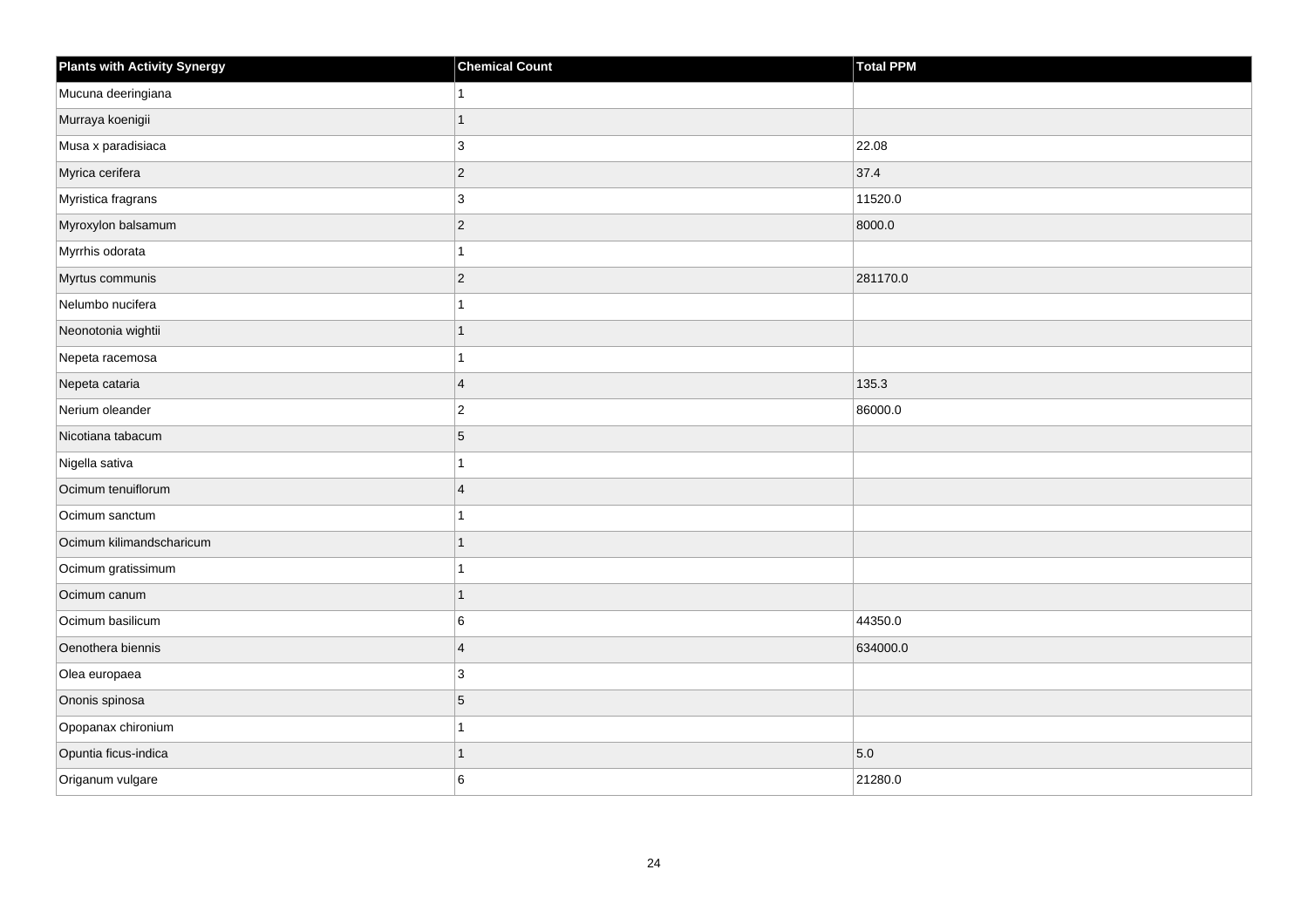| <b>Plants with Activity Synergy</b> | <b>Chemical Count</b>    | Total PPM |
|-------------------------------------|--------------------------|-----------|
| Origanum syriacum                   | 1                        |           |
| Origanum sipyleum                   |                          |           |
| Origanum onites                     | 1                        | 34.0      |
| Origanum minutiflorum               |                          |           |
| Origanum majorana                   | 5                        | 6013.0    |
| Origanum creticum                   |                          |           |
| Oryza sativa                        | 1                        |           |
| Pachira aquatica                    |                          | 54000.0   |
| Paeonia suffruticosa                | $\overline{c}$           |           |
| Paeonia officinalis                 | 1                        |           |
| Paeonia moutan                      | $\overline{2}$           |           |
| Paeonia lactiflora                  | $\overline{c}$           |           |
| Panax quinquefolius                 | $\overline{2}$           |           |
| Panax notoginseng                   |                          |           |
| Panax ginseng                       | $\overline{4}$           | 27.5      |
| Panicum maximum                     | 4                        |           |
| Papaver somniferum                  | $\overline{2}$           |           |
| Parthenium integrifolium            |                          |           |
| Passiflora incarnata                | 3                        |           |
| Pastinaca sativa                    | $\overline{2}$           |           |
| Paullinia cupana                    | $\overline{\phantom{a}}$ | 240000.0  |
| Pausinystalia johimbe               | 1                        |           |
| Pelargonium citrosum                | 1                        |           |
| Pericopsis laxiflora                |                          |           |
| Perilla frutescens                  | $\overline{4}$           |           |
| Persea americana                    | 5                        | 94000.0   |
| Petasites hybridus                  | 1                        |           |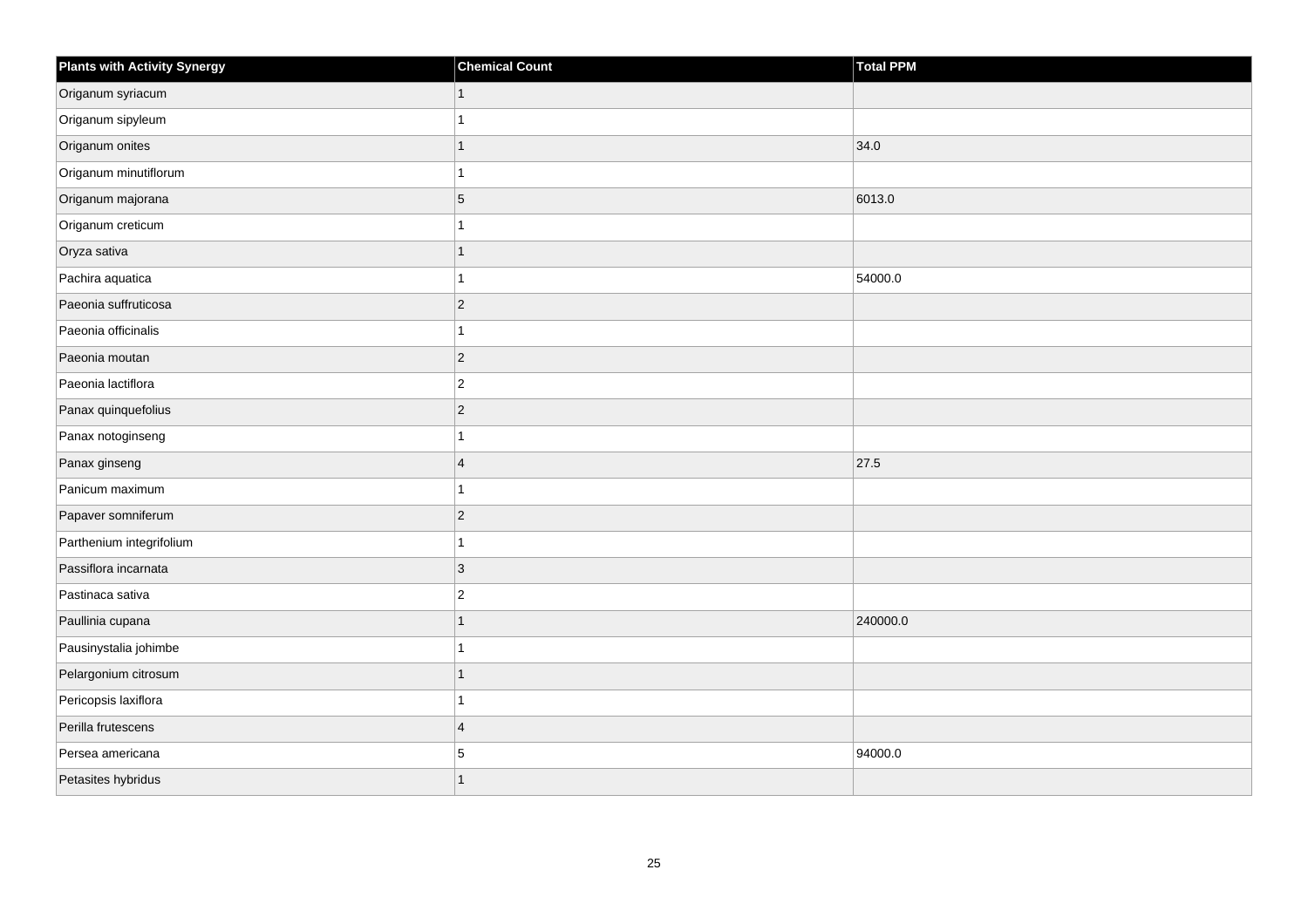| <b>Plants with Activity Synergy</b> | <b>Chemical Count</b> | <b>Total PPM</b>     |
|-------------------------------------|-----------------------|----------------------|
| Petiveria alliacea                  | $\mathbf{1}$          |                      |
| Petroselinum crispum                | $\,6$                 | 2972.042             |
| Peucedanum ostruthium               | $\mathbf{3}$          |                      |
| Peumus boldus                       | $\vert$ 2             | 800.0                |
| Phaseolus vulgaris                  | 5                     | 0.036000000000000004 |
| Phaseolus spp                       | $\overline{1}$        |                      |
| Phaseolus lunatus                   | $\mathbf{1}$          |                      |
| Phaseolus coccineus                 | $\mathbf{1}$          |                      |
| Phoenix dactylifera                 | 5                     | 96000.0              |
| Phyllanthus niruri                  | $\vert$ 2             |                      |
| Phyllanthus emblica                 | 3                     | 791424.0             |
| Physalis peruviana                  | $\mathbf{1}$          |                      |
| Phytolacca americana                | $\mathbf{1}$          |                      |
| Pilocarpus microphyllus             | $\mathbf{1}$          | 100.0                |
| Pilocarpus jaborandi                | $\mathbf{1}$          | 4700.0               |
| Pimenta racemosa                    | $\mathbf{1}$          | 13740.0              |
| Pimenta dioica                      | 3                     | 43.08                |
| Pimpinella anisum                   | 5                     | 918.0                |
| Pinus sylvestris                    | 6                     | 338000.0             |
| Pinus mugo                          | $\mathbf{1}$          |                      |
| Pinus kesiya                        | $\overline{1}$        |                      |
| Pinus insularis                     | $\mathbf{1}$          |                      |
| Pinus echinata                      | $\mathbf{1}$          | 0.4                  |
| Piper nigrum                        | $\mathbf{3}$          |                      |
| Piper cubeba                        | $\mathbf{1}$          |                      |
| Piper betel                         | $\mathbf{1}$          | 41000.0              |
| Piper auritum                       | $\mathbf{1}$          |                      |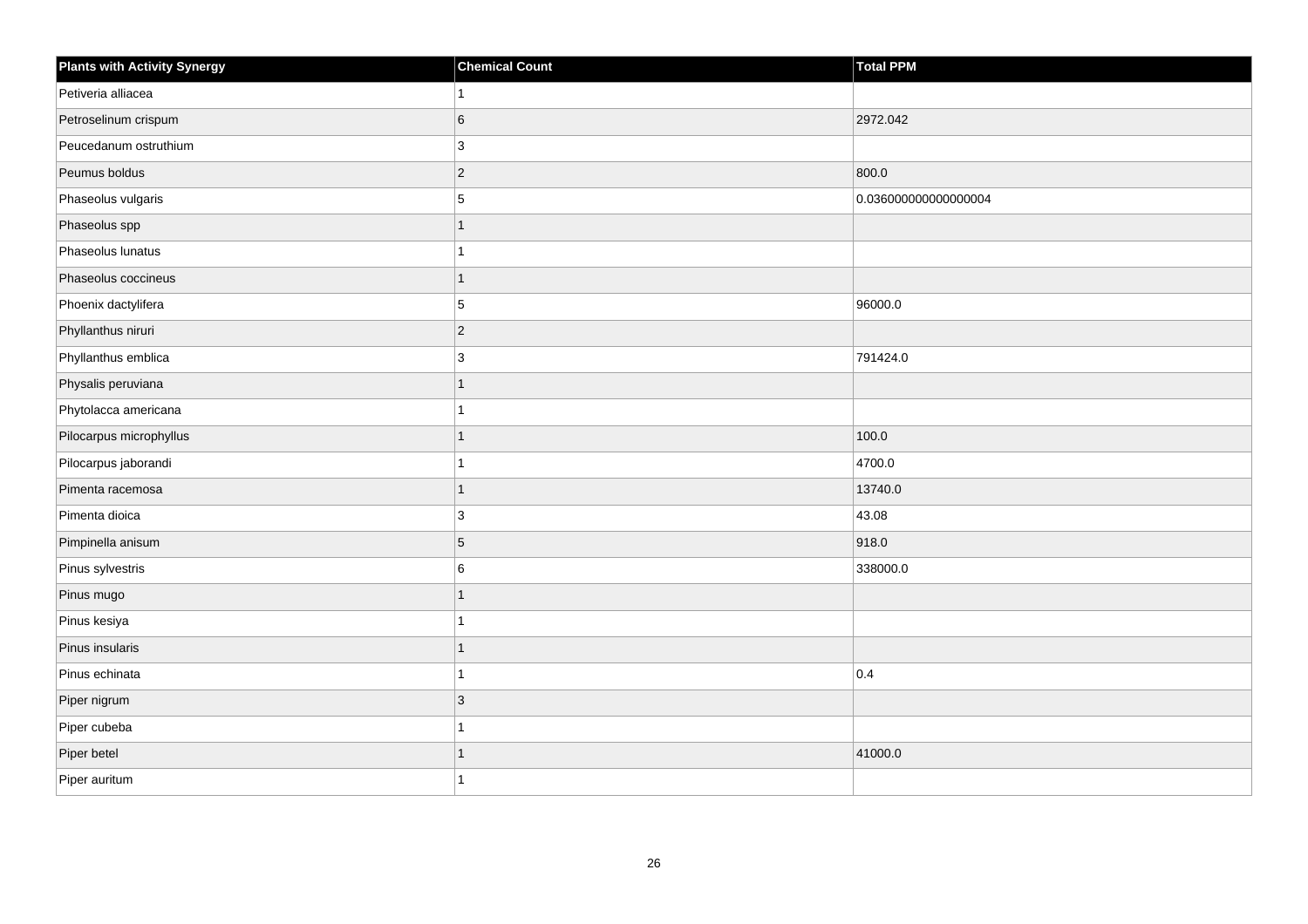| <b>Plants with Activity Synergy</b> | <b>Chemical Count</b> | <b>Total PPM</b> |
|-------------------------------------|-----------------------|------------------|
| Piper angustifolium                 |                       |                  |
| Piptanthus nepalensis               |                       |                  |
| Piptanthus nanus                    | 1                     |                  |
| Piscidia piscipula                  |                       |                  |
| Pistacia vera                       | $\overline{2}$        | 0.2              |
| Pistacia lentiscus                  | $\overline{c}$        | 226000.0         |
| Pisum sativum                       | 5                     | 44.004           |
| Plantago psyllium                   | $\overline{c}$        | 15.4             |
| Plantago ovata                      | 1                     |                  |
| Plantago major                      | $\overline{7}$        | 114000.0         |
| Plantago asiatica                   |                       |                  |
| Plectranthus incanus                |                       |                  |
| Plectranthus amboinicus             | 1                     |                  |
| Pluchea carolinensis                |                       |                  |
| Plumeria acutifolia                 |                       |                  |
| Podocarpus spicatus                 |                       |                  |
| Podocarpus koordersii               |                       |                  |
| Podophyllum pleianthum              |                       |                  |
| Podophyllum peltatum                | 1                     | 100000.0         |
| Podophyllum hexandrum               |                       |                  |
| Pogostemon cablin                   | 3                     | 34000.0          |
| Polygala senega                     | 1                     |                  |
| Polygonum multiflorum               | $\overline{2}$        | 148.0            |
| Polygonum hydropiperoides           |                       |                  |
| Polygonum hydropiper                | $\overline{c}$        | 70000.0          |
| Polygonum aviculare                 |                       |                  |
| Polypodium vulgare                  |                       |                  |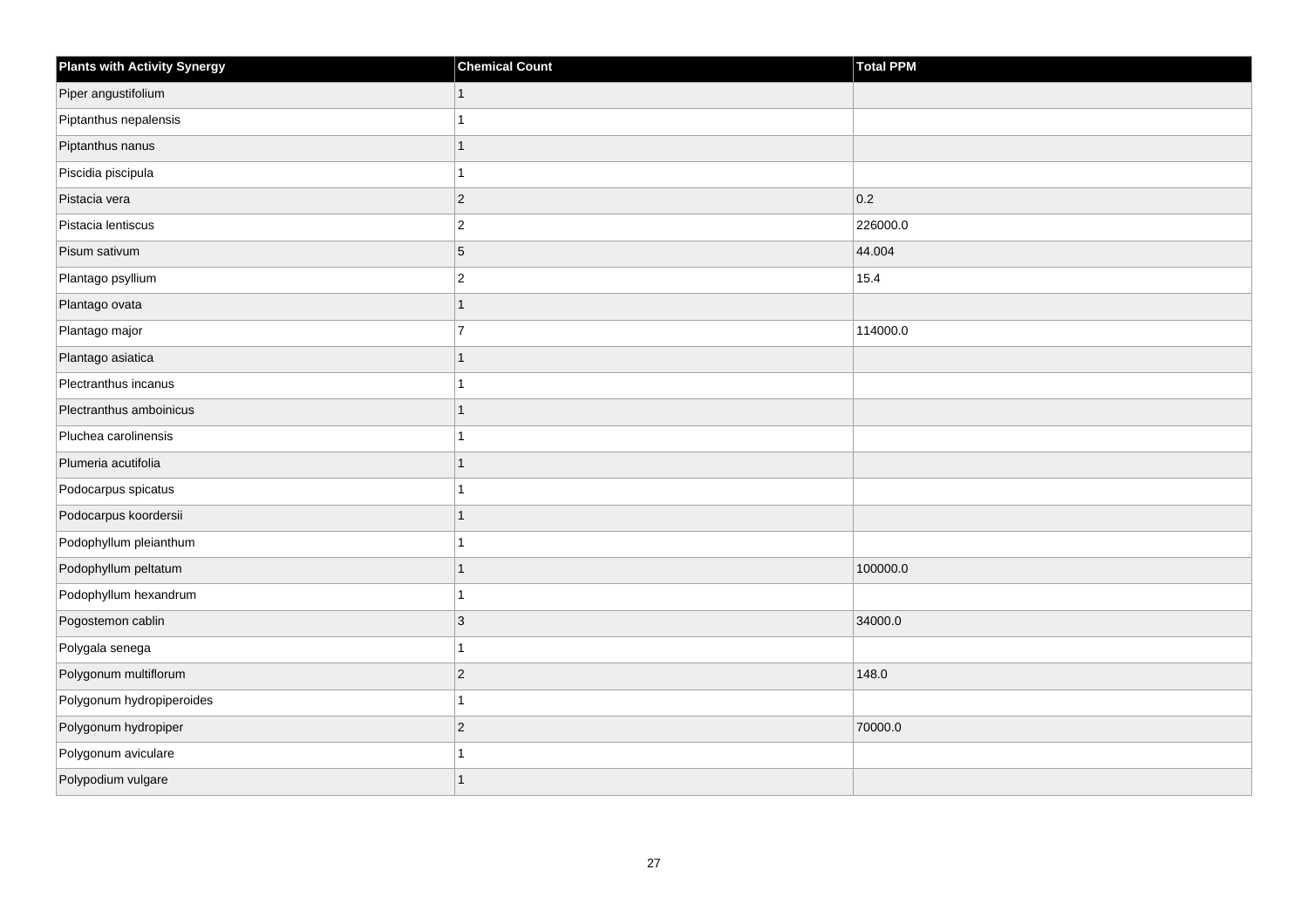| <b>Plants with Activity Synergy</b> | <b>Chemical Count</b> | Total PPM  |
|-------------------------------------|-----------------------|------------|
| Populus tacamahacca                 |                       |            |
| Populus nigra                       |                       |            |
| Porophyllum ruderale                |                       |            |
| Portulaca oleracea                  | $\overline{4}$        | 4618.0     |
| Prosopis juliflora                  | 3                     | 320000.0   |
| Prosopis glandulosa                 | 1                     |            |
| Prunella vulgaris                   | 3                     |            |
| Prunus verecunda                    | 1                     |            |
| Prunus spp                          |                       |            |
| Prunus spinosa                      | $\overline{4}$        |            |
| Prunus serotina                     | 4                     |            |
| Prunus persica                      | $\overline{7}$        | 32000.006  |
| Prunus nipponica                    |                       |            |
| Prunus maximowiczii                 | 1                     |            |
| Prunus mahaleb                      |                       |            |
| Prunus laurocerasus                 | $\overline{4}$        | 20000.0    |
| Prunus dulcis                       | 4                     | 6.06       |
| Prunus domestica                    | 6                     | 136000.026 |
| Prunus cerasus                      | 8                     | 140000.0   |
| Prunus avium                        |                       |            |
| Prunus armeniaca                    | 6                     | 2000.0     |
| Prunus africana                     | 1                     |            |
| Prunus aequinoctialis               |                       |            |
| Pseudeminia comosa                  |                       |            |
| Pseudoeriosema borianii             |                       |            |
| Pseudovigna argentea                |                       |            |
| Psidium guajava                     | 4                     | 800000.0   |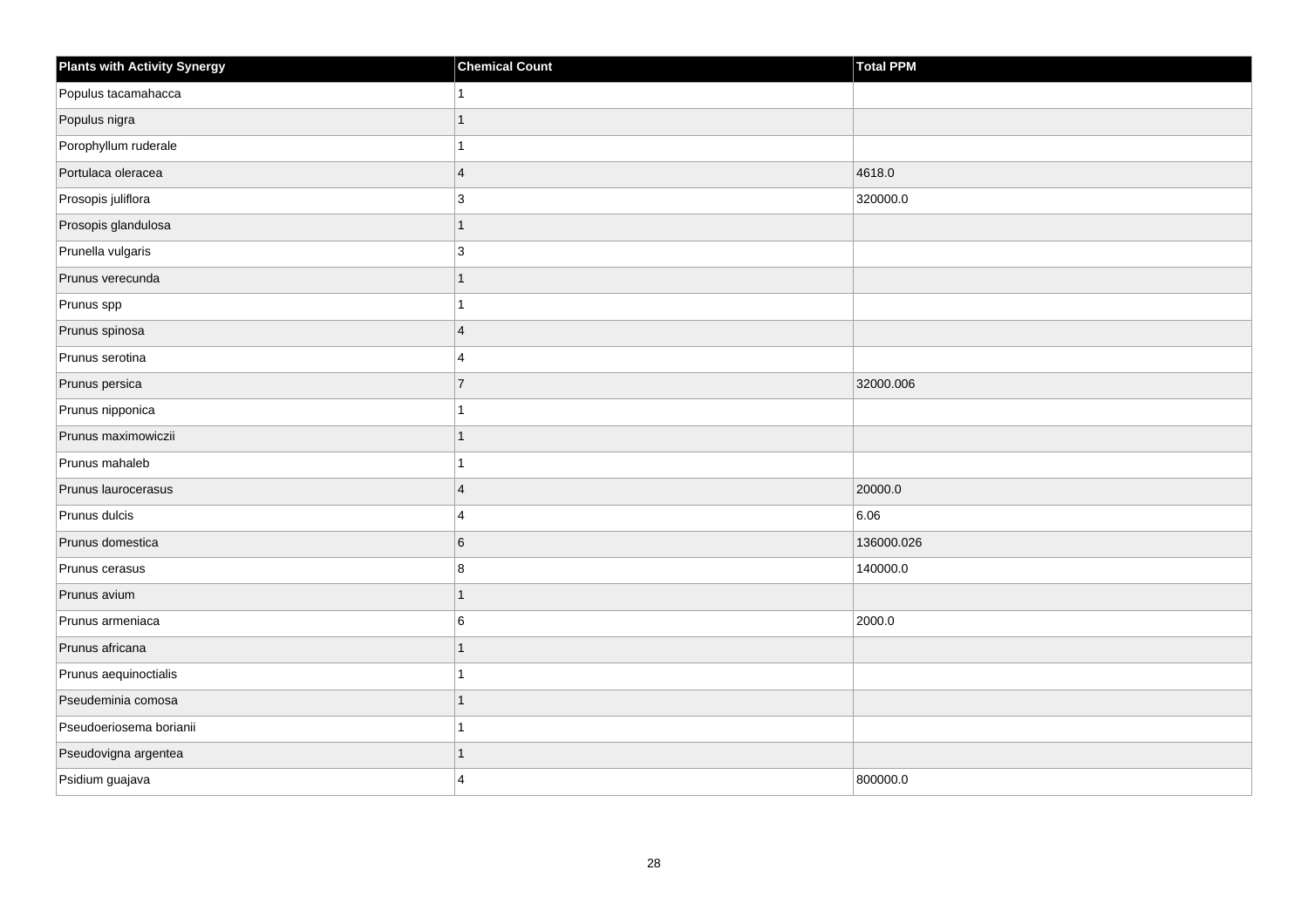| <b>Plants with Activity Synergy</b> | <b>Chemical Count</b>   | <b>Total PPM</b> |
|-------------------------------------|-------------------------|------------------|
| Psidium cattleianum                 | $\mathbf{1}$            |                  |
| Psoralea corylifolia                | $\overline{\mathbf{c}}$ |                  |
| Pteridium aquilinum                 | $\boldsymbol{\Delta}$   |                  |
| Pterocarpus angolensis              |                         |                  |
| Pueraria pseudohirsuta              | 1                       |                  |
| Pueraria phaseoloides               | 1                       |                  |
| Pueraria montana                    | 3                       |                  |
| Punica granatum                     | 8                       | 1976400.0        |
| Pycnanthemum virginianum            | $\overline{ }$          | 29348.0          |
| Pycnanthemum verticillatum          | 1                       | 672.0            |
| Pycnanthemum torreyi                | 1                       | 120.0            |
| Pycnanthemum tenuifolium            |                         | 17040.0          |
| Pycnanthemum setosum                | 1                       | 2170.0           |
| Pycnanthemum pycnanthemoides        |                         | 11600.0          |
| Pycnanthemum pilosum                |                         | 4900.0           |
| Pycnanthemum muticum                | 1                       | 1800.0           |
| Pycnanthemum montanum               | 1                       | 832.0            |
| Pycnanthemum loomisii               |                         | 5040.0           |
| Pycnanthemum incanum                | 1                       | 2432.0           |
| Pycnanthemum curvipes               |                         | 4646.0           |
| Pycnanthemum clinopodioides         |                         | 21560.0          |
| Pycnanthemum californicum           | 1                       | 288.0            |
| Pycnanthemum beadlei                | 1                       | 658.0            |
| Pycnanthemum albescens              |                         | 11394.0          |
| Pyrus communis                      | $\overline{4}$          | 39456.002        |
| Quercus velutina                    |                         |                  |
| Quercus suber                       |                         | 130000.0         |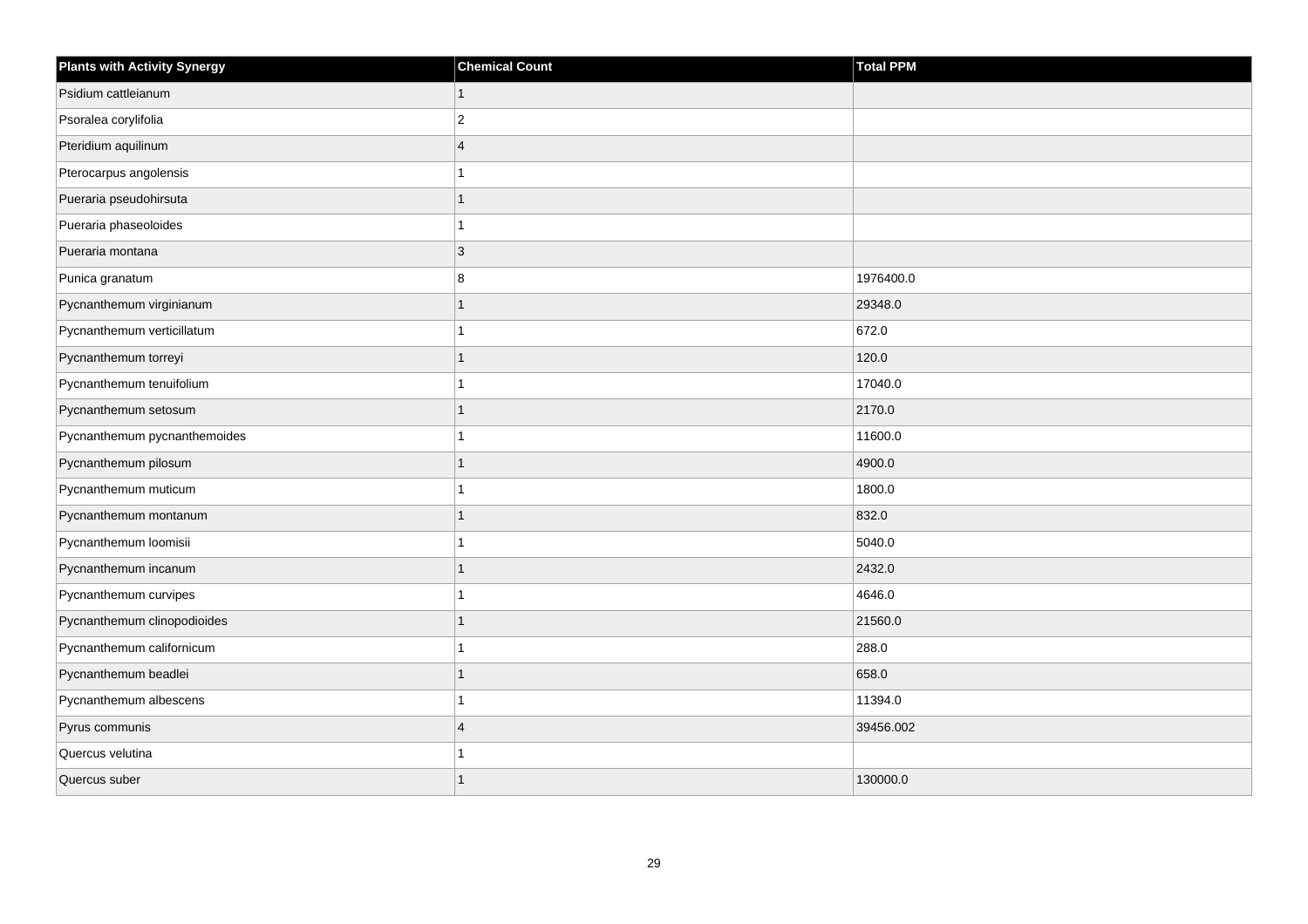| <b>Plants with Activity Synergy</b> | <b>Chemical Count</b> | <b>Total PPM</b> |
|-------------------------------------|-----------------------|------------------|
| Quercus stellata                    |                       | 0.08             |
| Quercus rubra                       | $\overline{2}$        | 320000.04        |
| Quercus robur                       | $\overline{2}$        | 400000.0         |
| Quercus phellos                     | 1                     | 0.6              |
| Quercus infectoria                  | $\overline{c}$        |                  |
| Quercus alba                        | 3                     | 400016.58        |
| Quillaja saponaria                  |                       | 300000.0         |
| Raphanus sativus                    | 3                     | 214.0            |
| Ravensara aromatica                 |                       |                  |
| Rheum rhabarbarum                   | $\overline{3}$        | 32.0             |
| Rheum officinale                    | $\overline{2}$        |                  |
| Rhizophora mangle                   |                       | 1040000.0        |
| Rhododendron ponticum               | 4                     | 240000.0         |
| Rhododendron ferrugineum            | $\overline{2}$        |                  |
| Rhododendron dauricum               | $\overline{c}$        |                  |
| Rhodymenia palmata                  | 1                     |                  |
| Rhus toxicodendron                  |                       |                  |
| Rhus glabra                         | $\overline{2}$        | 540000.5         |
| Rhus coriaria                       | $\overline{c}$        |                  |
| Rhynchosia volubilis                |                       |                  |
| Rhynchosia pyramidalis              |                       |                  |
| Rhynchosia phaseoloides             | 1                     |                  |
| Rhynchosia minima                   |                       |                  |
| Rhynchosia hirsuta                  |                       |                  |
| Rhynchosia densiflora               |                       |                  |
| Rhynchosia cabibaea                 |                       |                  |
| Rhynchosia acuminatifolia           |                       |                  |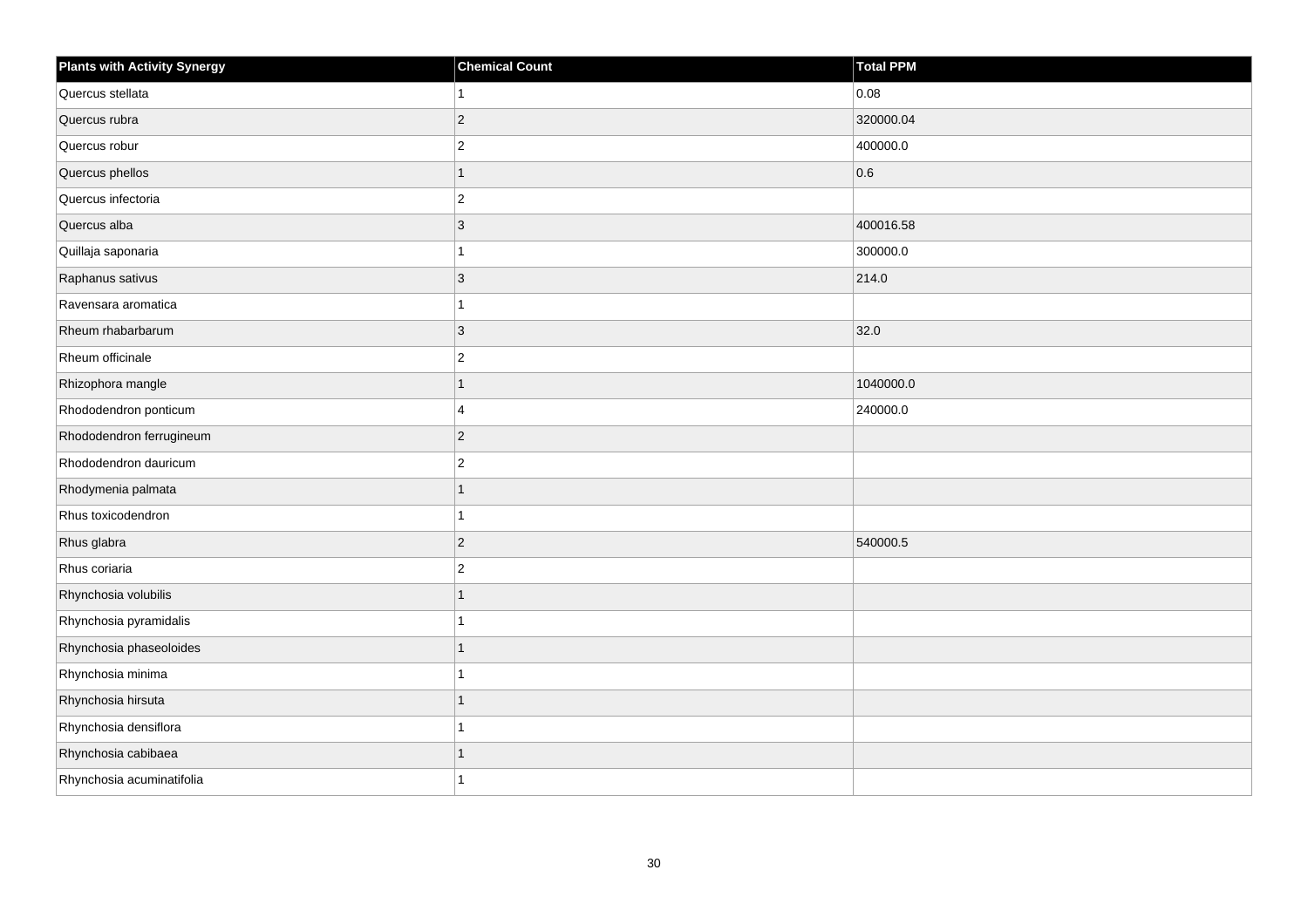| <b>Plants with Activity Synergy</b> | <b>Chemical Count</b> | Total PPM |
|-------------------------------------|-----------------------|-----------|
| Ribes uva-crispa                    | 5                     | 112.0     |
| Ribes rubrum                        |                       |           |
| Ribes nigrum                        | 6                     | 14.0      |
| Ricinus communis                    | 3                     |           |
| Robinia pseudoacacia                |                       | 140000.0  |
| Rosa spp                            | $\overline{2}$        | 52800.0   |
| Rosa rubiginosa                     | 1                     | 52800.0   |
| Rosa laevigata                      |                       |           |
| Rosa damascena                      | $\overline{2}$        | 30000.0   |
| Rosa canina                         | 4                     | 47002.105 |
| Rosmarinus x mendizabalii           |                       |           |
| Rosmarinus x lavandulaceus          |                       |           |
| Rosmarinus tomentosus               | 1                     |           |
| Rosmarinus officinalis              | $\overline{7}$        | 141703.0  |
| Rosmarinus eriocalyx                |                       |           |
| Rubus phoenicolasius                |                       |           |
| Rubus idaeus                        | 6                     | 252427.5  |
| Rubus fruticosus                    | $\Delta$              |           |
| Rubus chamaemorus                   | 1                     |           |
| Rumex hymenosepalus                 |                       | 700000.0  |
| Rumex crispus                       | 3                     | 120027.5  |
| Rumex acetosella                    |                       | 280000.0  |
| Rumex acetosa                       |                       |           |
| Ruscus aculeatus                    |                       | 25.4      |
| Ruta graveolens                     | $\overline{2}$        |           |
| Salix alba                          | $\boldsymbol{\Delta}$ | 190012.1  |
| Salvia triloba                      | $\overline{2}$        | 150380.0  |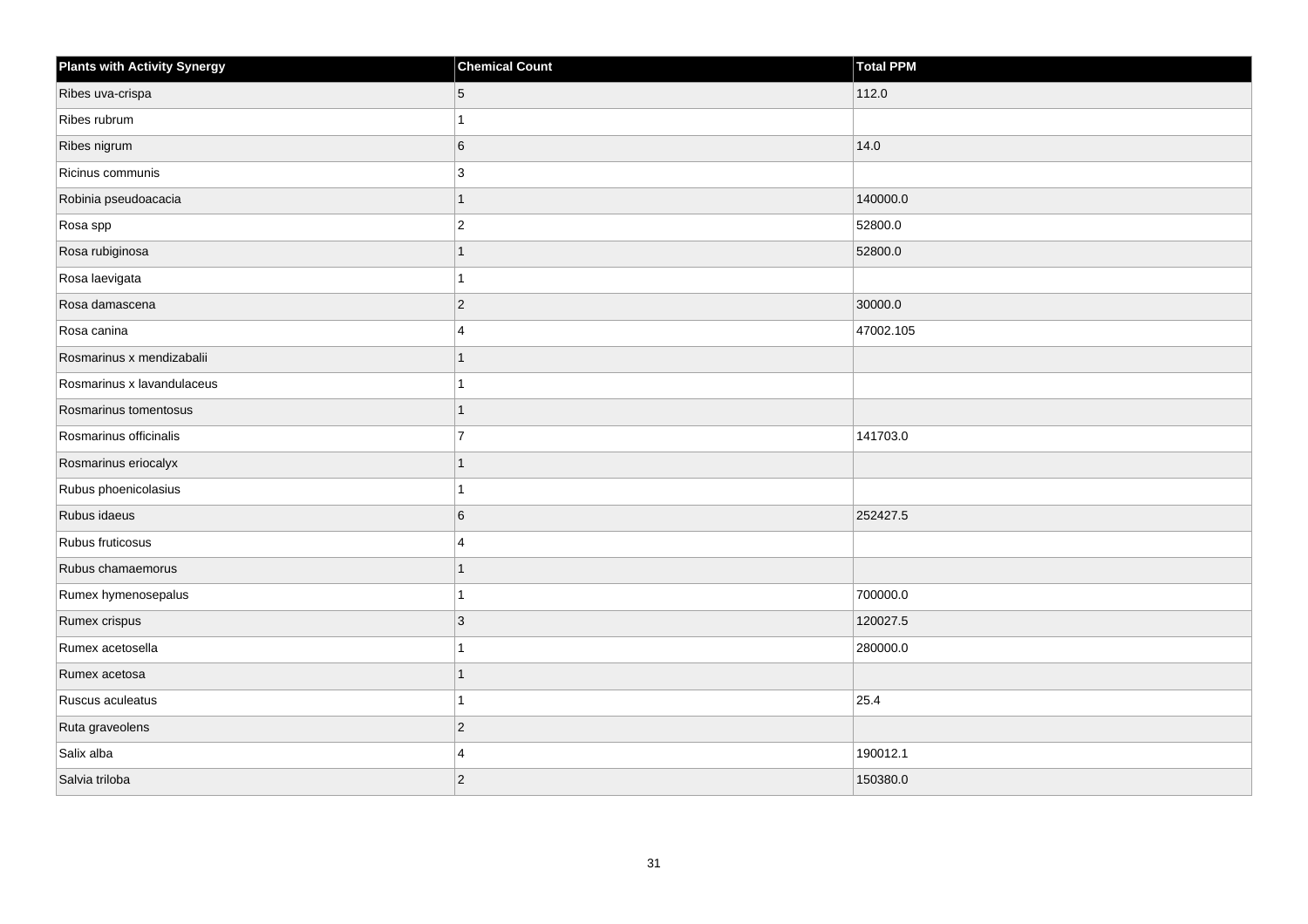| Plants with Activity Synergy | <b>Chemical Count</b> | Total PPM |
|------------------------------|-----------------------|-----------|
| Salvia sp.                   | $\overline{2}$        |           |
| Salvia sclarea               | 3                     | 24.0      |
| Salvia officinalis           | 9                     | 167760.0  |
| Salvia munzii                | $\mathbf{1}$          |           |
| Salvia mellifera             | 1                     |           |
| Salvia gilliesii             | 1                     |           |
| Salvia dorisiana             | 1                     |           |
| Salvia columbariae           | 1                     |           |
| Salvia chinopeplica          | 1                     |           |
| Salvia canariensis           | 1                     |           |
| Salvia africana-lutea        | 1                     |           |
| Sambucus simpsonii           | $ 2\rangle$           |           |
| Sambucus nigra               | 6                     | 60000.0   |
| Sambucus canadensis          | $ 2\rangle$           |           |
| Sanguisorba officinalis      | $\vert$ 3             | 340000.0  |
| Sanguisorba minor            | $ 3\rangle$           |           |
| Santalum album               | 1                     |           |
| Santolina chamaecyparissus   | 3                     |           |
| Sarcostemma acidum           | $\mathbf{1}$          |           |
| Sassafras albidum            | $ 2\rangle$           |           |
| Satureja thymbra             | 1                     |           |
| Satureja subspicata          | $\overline{1}$        |           |
| Satureja parvifolia          | 1                     |           |
| Satureja odora               | 1                     |           |
| Satureja obovata             | $\mathbf{1}$          |           |
| Satureja montana             | 5                     | 32000.0   |
| Satureja hortensis           | 3                     | 175400.0  |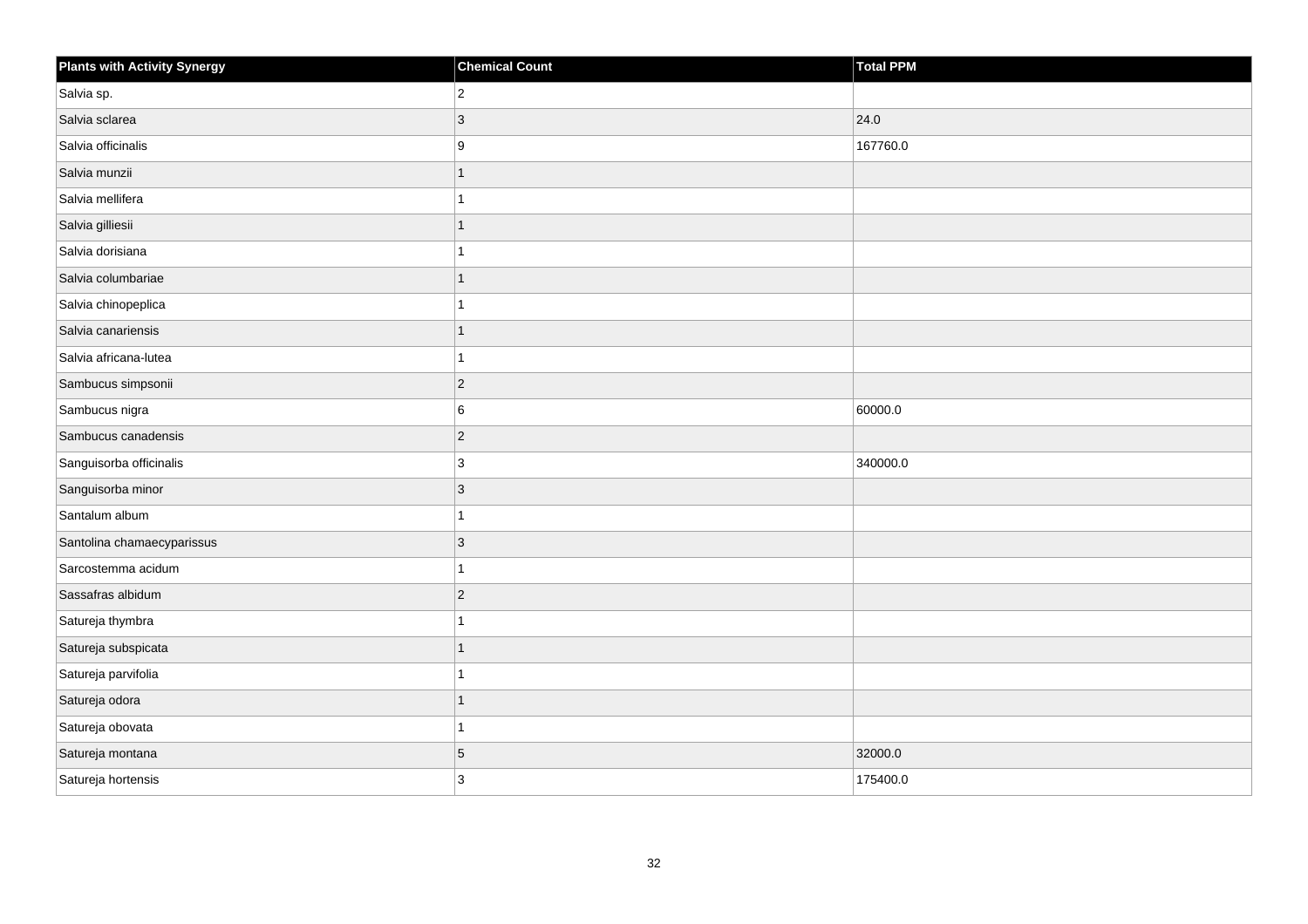| <b>Plants with Activity Synergy</b> | <b>Chemical Count</b>   | Total PPM         |
|-------------------------------------|-------------------------|-------------------|
| Satureja grandiflora                |                         |                   |
| Satureja glabella                   |                         | 100.0             |
| Satureja douglasii                  |                         | 3016.0            |
| Satureja cuneifolia                 |                         |                   |
| Satureja cilicica                   |                         |                   |
| Saussurea lappa                     |                         |                   |
| Schinus terebinthifolius            | $\overline{2}$          |                   |
| Schinus molle                       | $\overline{c}$          | 460000.0          |
| Schisandra chinensis                | $\overline{2}$          | 8.1               |
| Sclerocarya caffra                  |                         | 600000.0          |
| Scopolia carniolica                 | $\overline{2}$          |                   |
| Scutellaria lateriflora             | 4                       | 9.100000000000001 |
| Scutellaria galericulata            | 3                       | 70026.0           |
| Scutellaria churchilliana           |                         |                   |
| Scutellaria baicalensis             |                         |                   |
| Senecio aureus                      |                         |                   |
| Senna occidentalis                  | $\overline{2}$          |                   |
| Senna obtusifolia                   | 3                       |                   |
| Senna alexandrina                   | 1                       |                   |
| Senna alata                         |                         |                   |
| Serenoa repens                      | $\overline{\mathbf{4}}$ | 261200.0          |
| Sesamum indicum                     | 3                       |                   |
| Sideritis pauli                     |                         |                   |
| Sideritis mugronensis               |                         |                   |
| Sideritis germanicolpitana          | 1                       |                   |
| Sideritis athoa                     |                         |                   |
| Silybum marianum                    | 3                       | 178.1             |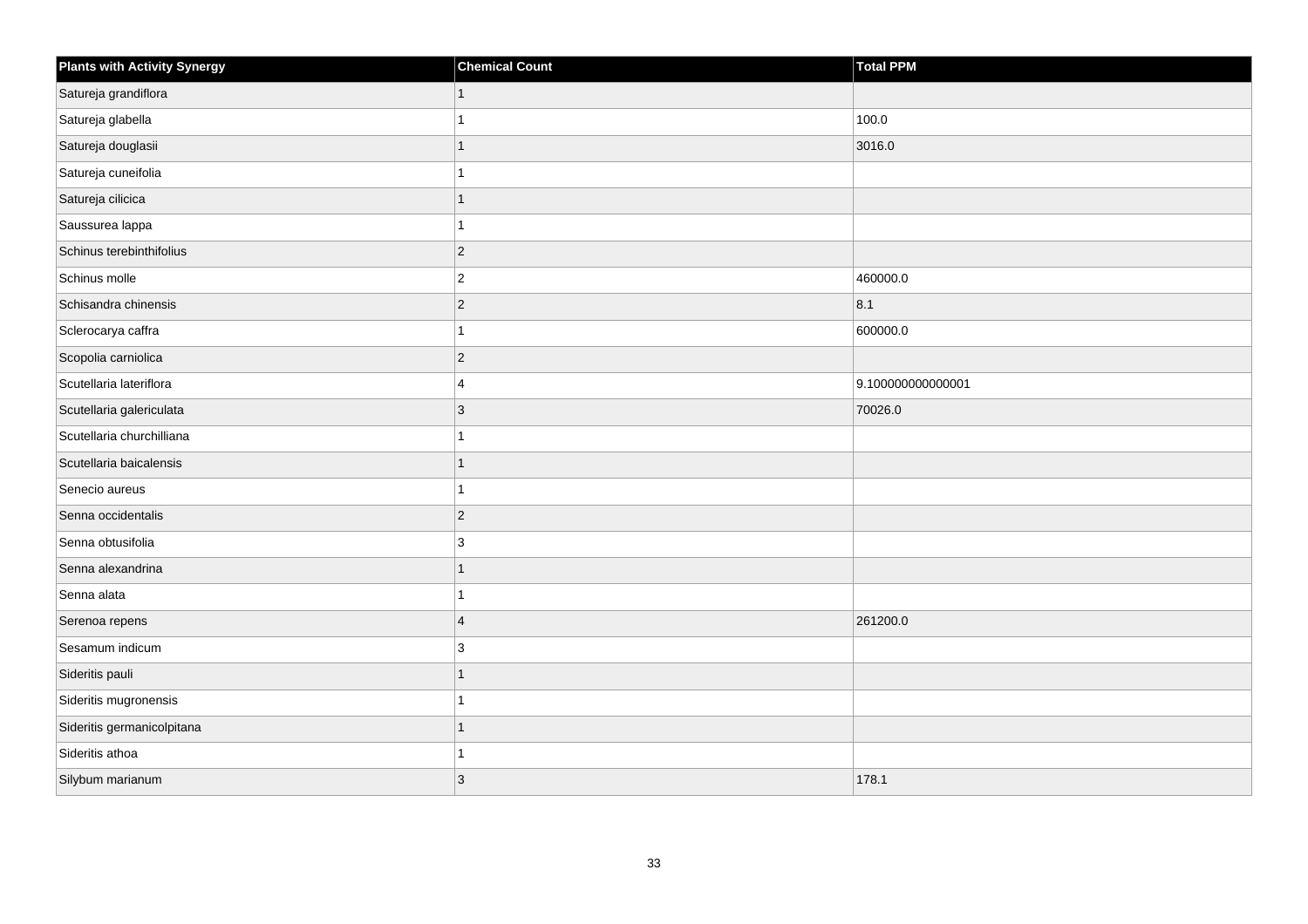| <b>Plants with Activity Synergy</b> | <b>Chemical Count</b> | <b>Total PPM</b> |
|-------------------------------------|-----------------------|------------------|
| Simarouba amara                     |                       | 540000.0         |
| Smilax spp                          | 1                     | 34.1             |
| Smilax officinalis                  |                       |                  |
| Smilax china                        |                       |                  |
| Solanum tuberosum                   | 6                     | 69954.02         |
| Solanum torvum                      | $ 2\rangle$           |                  |
| Solanum sessiliflorum               |                       |                  |
| Solanum nigrum                      | 1                     | 200000.0         |
| Solanum melongena                   | 5                     | 4000.004         |
| Solidago virgaurea                  | $\vert$ 3             |                  |
| Solidago gigantea                   | $\mathbf{3}$          |                  |
| Sophora subprostrata                |                       |                  |
| Sophora pachycarpa                  |                       |                  |
| Sophora japonica                    | $\overline{4}$        |                  |
| Sorbus aucubaria                    | $\,6$                 | 0.022            |
| Spartium junceum                    | $\vert$ 3             |                  |
| Spigelia marilandica                |                       |                  |
| Spinacia oleracea                   | $\overline{5}$        | 70.114           |
| Spirulina spp.                      | 1                     |                  |
| Stachys officinalis                 | $\overline{5}$        | 310000.0         |
| Stachys germanica                   |                       | 36.0             |
| Stachytarpheta jamaicensis          | 1                     |                  |
| Stauracanthus genistoides           |                       |                  |
| Stauracanthus boivinii              |                       |                  |
| Stellaria media                     | 6                     | 4.7              |
| Sterculia urens                     |                       | 40000.0          |
| Stevia rebaudiana                   | $\overline{2}$        | 50.0             |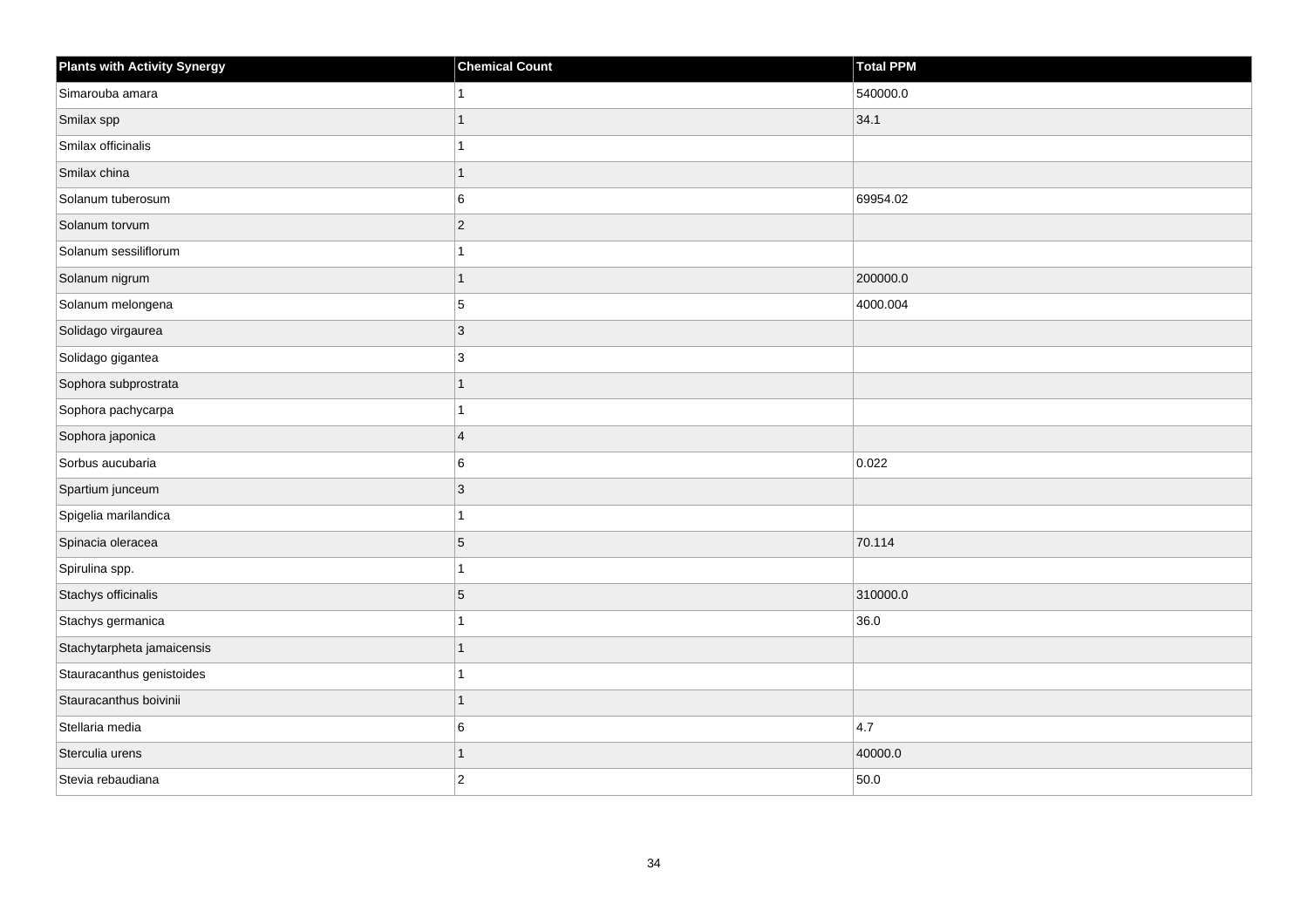| <b>Plants with Activity Synergy</b> | <b>Chemical Count</b>   | Total PPM |
|-------------------------------------|-------------------------|-----------|
| Stillingia sylvatica                |                         |           |
| Stizolobium deeringianum            |                         |           |
| Strongylodon macrobotrys            |                         |           |
| Strychnos nux-vomica                |                         |           |
| Swertia chirata                     |                         |           |
| Symphoricarpos orbiculatus          |                         | 0.16      |
| Symphytum officinale                | $\overline{\mathbf{4}}$ | 180011.4  |
| Symplocarpus foetidus               |                         |           |
| Syringa vulgaris                    |                         |           |
| Syzygium cumini                     |                         |           |
| Syzygium claviflorum                |                         |           |
| Syzygium aromaticum                 | $\overline{2}$          |           |
| Tabebuia impetiginosa               | 1                       |           |
| Tabebuia heptaphylla                |                         | 2.2       |
| Tabernanthe iboga                   | 1                       |           |
| Tagetes patula                      | $\overline{2}$          |           |
| Tagetes minuta                      |                         |           |
| Tagetes lucida                      |                         |           |
| Tamarindus indica                   | $\overline{2}$          | 140000.0  |
| Tanacetum vulgare                   | 4                       |           |
| Tanacetum parthenium                | $\overline{c}$          |           |
| Taraxacum officinale                | 6                       | 9.5       |
| Taxus baccata                       | $\overline{2}$          |           |
| Tecoma stans                        | $\overline{c}$          |           |
| Teline sp                           | 1                       |           |
| Terminalia ivorensis                |                         |           |
| Terminalia chebula                  | $\overline{2}$          |           |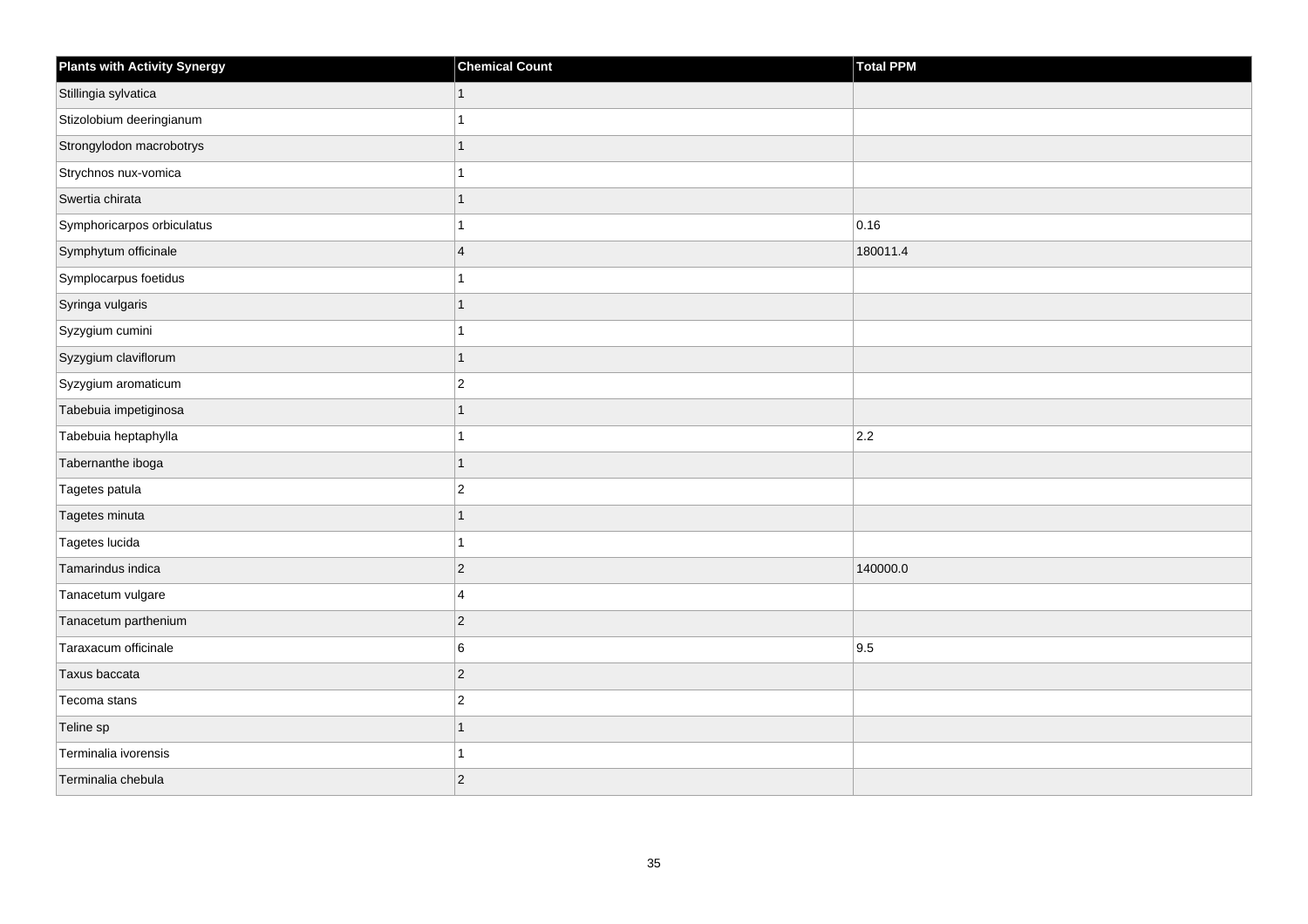| <b>Plants with Activity Synergy</b> | <b>Chemical Count</b>   | Total PPM |
|-------------------------------------|-------------------------|-----------|
| Terminalia catappa                  | $\overline{2}$          | 660000.0  |
| Terminalia bellirica                |                         |           |
| Terminalia arjuna                   |                         |           |
| Teucrium scorodonia                 | $\overline{4}$          |           |
| Teucrium scordium                   | 3                       |           |
| Teucrium salviastrum                |                         |           |
| Teucrium pseudoscorodonia           |                         |           |
| Teucrium polium                     | $\overline{\mathbf{A}}$ |           |
| Teucrium oxylepis                   |                         |           |
| Teucrium montanum                   | $\overline{2}$          |           |
| Teucrium micropodioides             |                         |           |
| Teucrium marum                      |                         |           |
| Teucrium kotschyanum                |                         |           |
| Teucrium gnaphalodes                | 1                       |           |
| Teucrium divaricatum                |                         |           |
| Teucrium cyprium                    | 1                       |           |
| Teucrium chamaedrys                 | 5                       | 292400.0  |
| Teucrium botrys                     |                         |           |
| Teucrium asiaticum                  |                         |           |
| Teucrium arduini                    |                         |           |
| Teyleria koordersii                 |                         |           |
| Theobroma cacao                     | 6                       | 200000.0  |
| Thermopsis sp                       |                         |           |
| Thermopsis fabacea                  |                         |           |
| Thespesia populnea                  |                         |           |
| Thevetia peruviana                  | $\overline{2}$          |           |
| Thuja occidentalis                  | $\overline{2}$          | 118000.0  |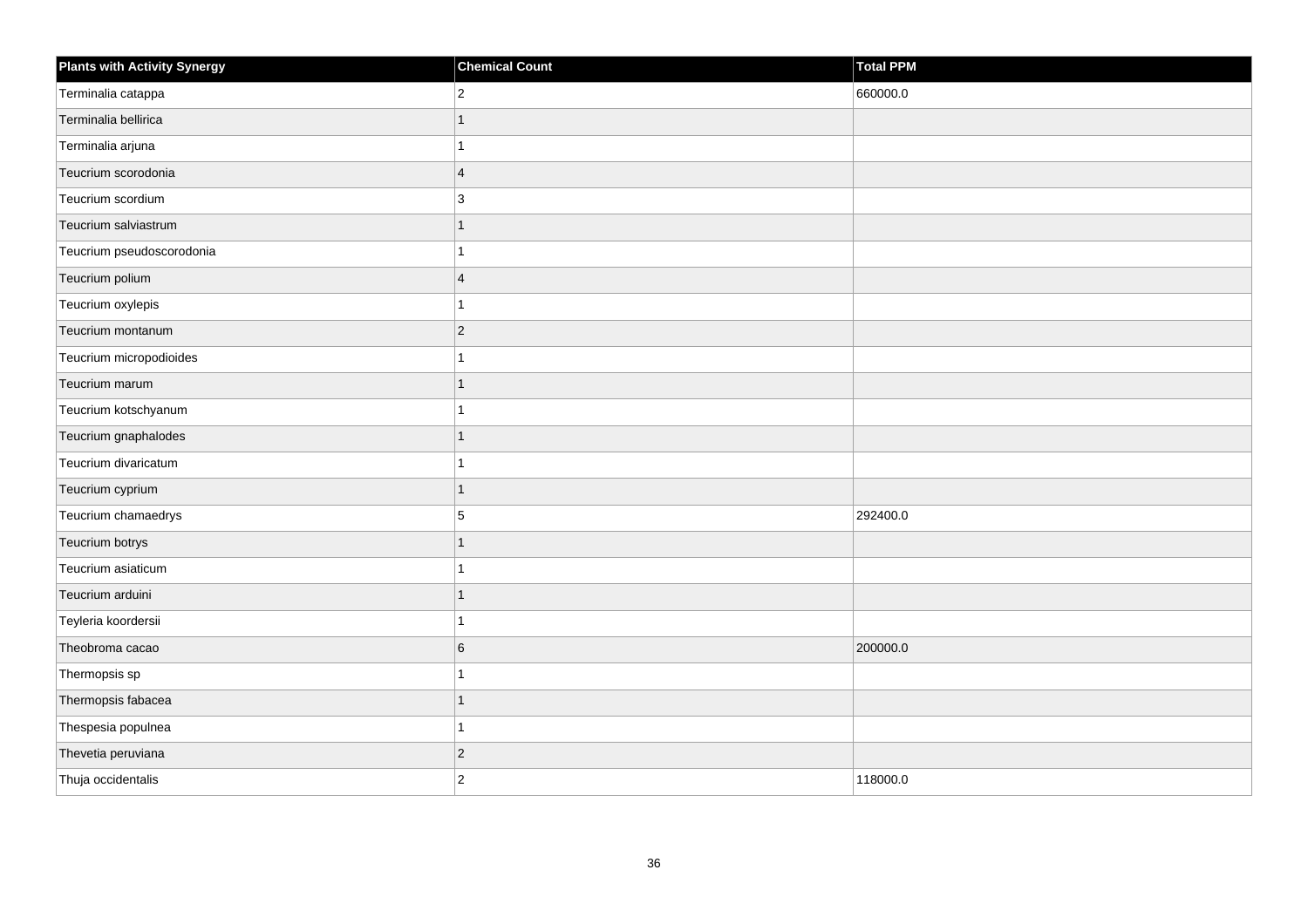| <b>Plants with Activity Synergy</b> | <b>Chemical Count</b>   | <b>Total PPM</b> |
|-------------------------------------|-------------------------|------------------|
| Thymus zygis                        | 1                       |                  |
| Thymus x citriodorus                |                         |                  |
| Thymus vulgaris                     | 8                       | 281832.0         |
| Thymus serpyllum                    | 5                       | 180714.0         |
| Thymus saturejoides                 |                         |                  |
| Thymus riatarum                     |                         |                  |
| Thymus orospedanus                  | 1                       | 280.0            |
| Thymus mastichina                   |                         | 560.0            |
| Thymus longicaulis                  |                         |                  |
| Thymus funkii                       |                         |                  |
| Thymus cilicicus                    |                         |                  |
| Thymus capitatus                    |                         | 60.0             |
| Thymus broussonettii                | 1                       |                  |
| Tilia sp.                           | 6                       |                  |
| Trachyspermum ammi                  |                         | 4080.0           |
| Tribulus terrestris                 |                         |                  |
| Trichilia hirta                     |                         |                  |
| Trichostemma dichotomum             |                         |                  |
| Tridax procumbens                   | $\overline{2}$          |                  |
| Trifolium subterraneum              |                         |                  |
| Trifolium sp                        |                         |                  |
| Trifolium repens                    |                         |                  |
| Trifolium pratense                  | 6                       | 8.584            |
| Trifolium hybridum                  |                         |                  |
| Trifolium brachycalycinum           | 1                       |                  |
| Trifolium alexandrinum              |                         |                  |
| Trigonella foenum-graecum           | $\overline{\mathbf{A}}$ | 17.6             |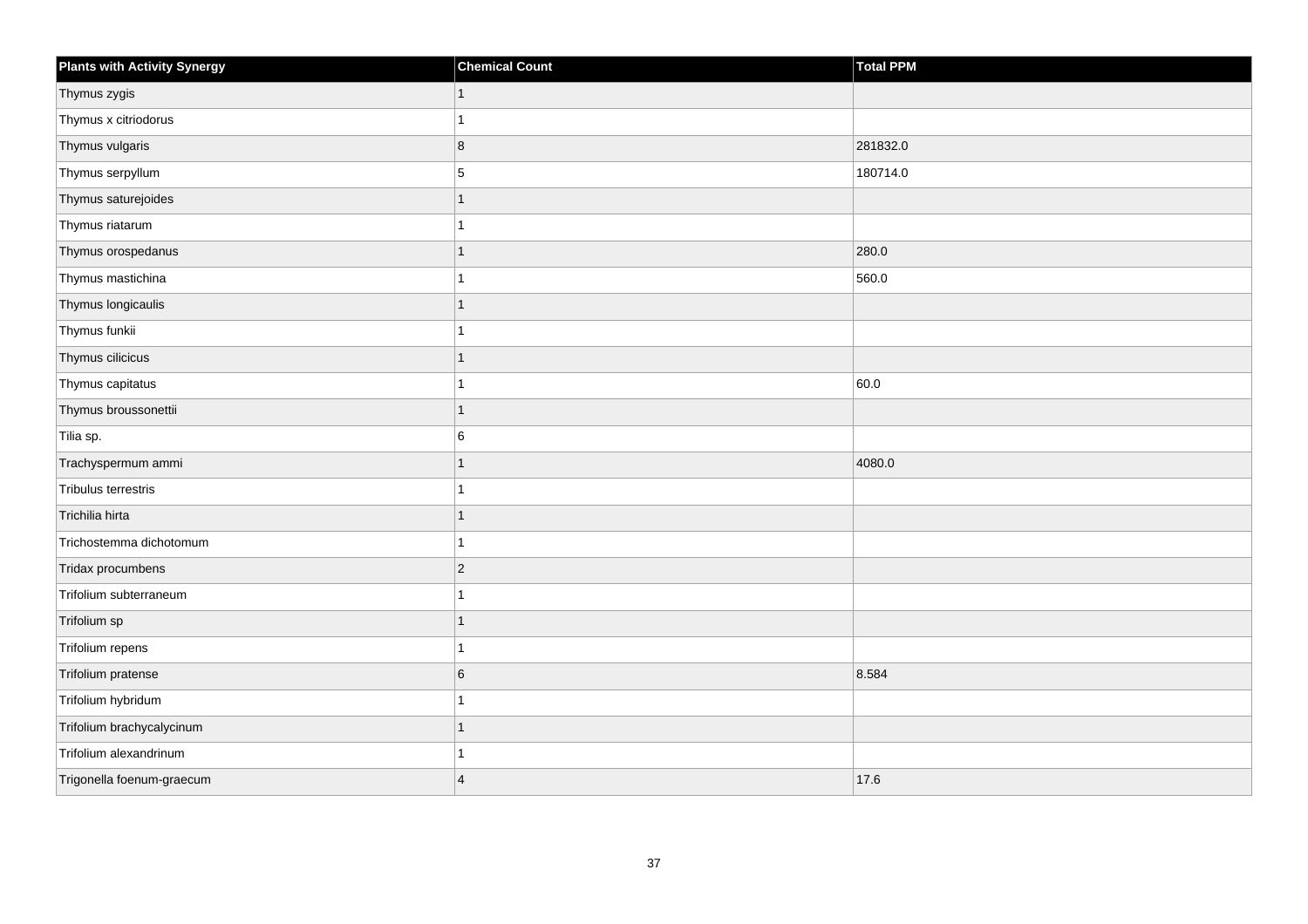| <b>Plants with Activity Synergy</b> | <b>Chemical Count</b> | <b>Total PPM</b> |
|-------------------------------------|-----------------------|------------------|
| Triticum aestivum                   | 6                     | 3876.0           |
| Tropaeolum majus                    |                       |                  |
| Tsuga canadensis                    |                       | 821000.0         |
| Turnera diffusa                     | $\overline{2}$        | 7.4              |
| Tussilago farfara                   | $\overline{2}$        | 352000.0         |
| Ulex sp                             | 1                     |                  |
| Ulex micranthus                     |                       |                  |
| Ulmus rubra                         | $\overline{c}$        | 16.5             |
| Umbellularia californica            |                       | 320.0            |
| Uncaria tomentosa                   | $\overline{2}$        |                  |
| Uncaria guianensis                  |                       |                  |
| Uncaria catechu                     |                       |                  |
| Urginea maritima                    |                       |                  |
| Urtica dioica                       | $\overline{7}$        | 24.2             |
| Vaccinium vitis-idaea               | 5                     | 415000.026       |
| Vaccinium myrtillus                 | 8                     | 645000.0         |
| Vaccinium macrocarpon               | 6                     | 500.0            |
| Vaccinium corymbosum                | $\overline{7}$        | 6000.0           |
| Valeriana officinalis               | 5                     | 48.4             |
| Vandasina retusa                    |                       |                  |
| Vanilla planifolia                  | 3                     |                  |
| Verbascum thapsus                   | $\overline{1}$        | 5.5              |
| Verbena officinalis                 | 3                     | 20000.0          |
| Veronica officinalis                |                       |                  |
| Vetiveria zizanioides               | 1                     |                  |
| Viburnum prunifolium                | 3                     | 40000.0          |
| Viburnum opulus                     | 6                     | 60046.0          |